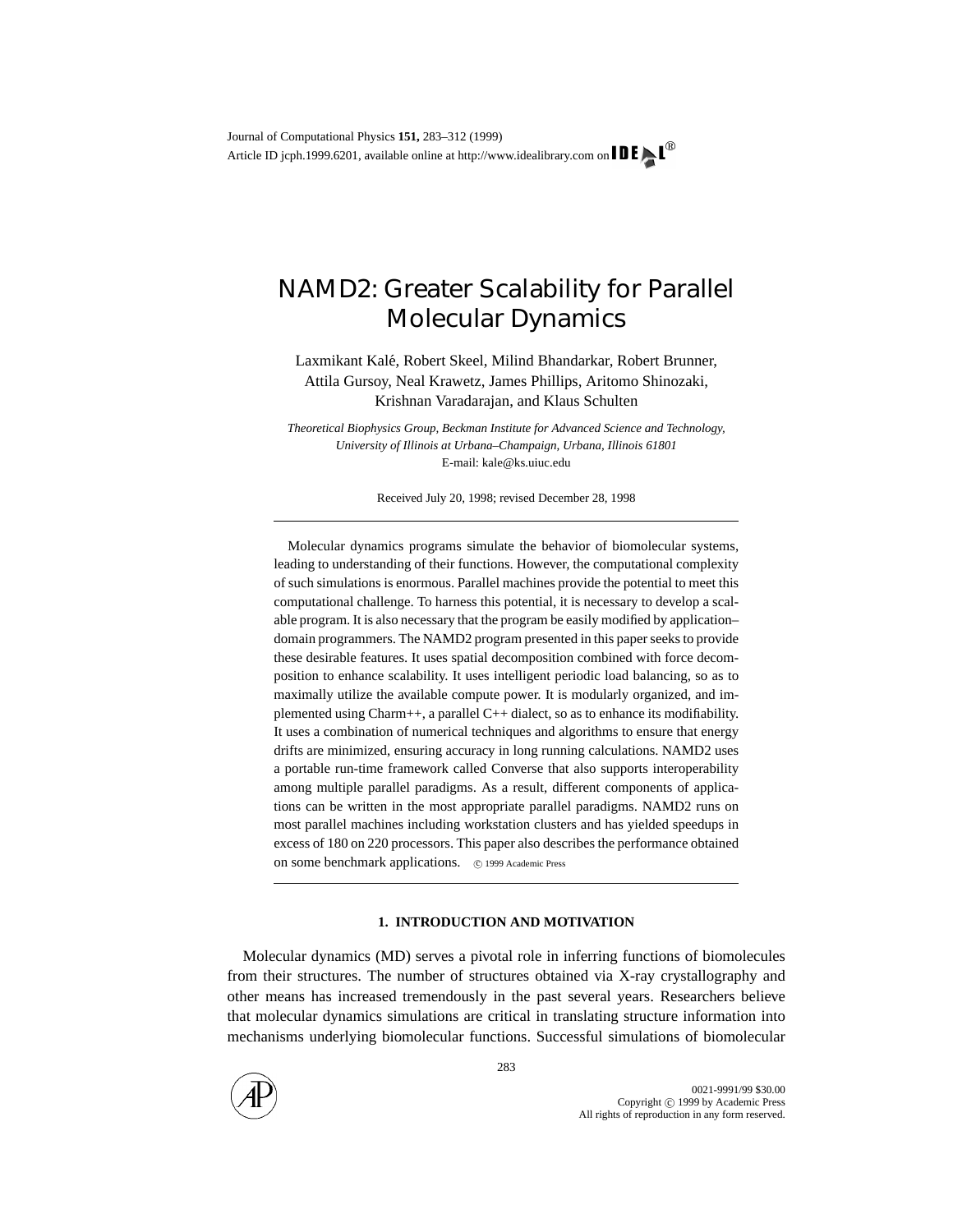systems can lead to a deeper understanding of basic biological processes and provide new insight to aid rational drug design.

A major hurdle to successful deployment of molecular dynamics for these purposes is the sheer computational intensity of the required simulations. The biomolecular systems of interest today consist of ten thousand to one hundred thousand atoms. Most often, the dynamics of such systems must be studied over several nanoseconds to develop significant understanding of the phenomena being studied. At the same time, the time scale of atomic interactions requires that one simulate their behavior in time steps as small as 1 fs  $(10^{-15}$  s). In spite of the dramatically increased speeds of individual processors, the number of computational steps required to complete relevant simulations is prohibitive on any single-processor computer.

Parallel computing provides the potential for making the required large-scale simulations feasible. Parallel machines with tens, hundreds, and even thousands of processors are commercially available now. Such machines provide the potential to reduce the simulation time from years to mere days, thus making it possible to investigate functional properties of structures identified by contemporary scientific studies in a timely fashion.

To realize this potential of parallel computers, it is necessary to develop an efficient parallel molecular dynamics program. Such a program must be scalable, so that it can exploit newer generations of parallel machines with thousands of processors efficiently. Although the overall computational complexity of simulations is very large, the complexity results from the large number of time steps required. Each time step itself is relatively small. Since each time step must complete before the next one can begin, there is little opportunity to parallelize across time steps, requiring extensive parallelization of computation within each time step. For example, simulating a biomolecular system with 3762 atoms sequentially required only about 1 s for a single time step in a particular simulation. To run this computation effectively on a large parallel machine implies that each time step must complete within tens of milliseconds. Given the communication requirements of molecular dynamics, and the relatively non-homogeneous nature of its computations, this becomes a challenging feat.

The program described in this paper, NAMD2, is one of the new parallel programs aimed at utilizing large parallel machines in a scalable manner. The non-bonded force computations, which constitute the dominant component of the overall computational cost, require calculation of pairwise interactions between atoms. In most common methods, a cutoff distance,  $R_C$  is used. Non-bonded interactions between atoms beyond this cutoff radius are either not calculated or calculated less often. This geometry-dependent nature of the computation complicates parallelization strategies for molecular dynamics programs. As described in Section 2, NAMD2 uses a unique decomposition strategy that combines the advantages of spatial decomposition and force decomposition, which permits the program to utilize a large number of processors.

In addition to speed, maintainability and extensibility are also required in a parallel molecular dynamics program. Scientific studies of biomolecular systems often involve novel approaches. For example, one may be interested in steering small groups of atoms through a molecular system to study the forces experienced by them. Studies of specific systems may require periodic or non-periodic boundary conditions. Alternative numerical integrators are employed for increased accuracy or speed. A well-motivated application–domain programmer should be able to extend the parallel program to permit such experimentation. This requires a highly modular organization for the program. Ensuring such modularity is more difficult in a parallel program than in a sequential one, because the new algorithm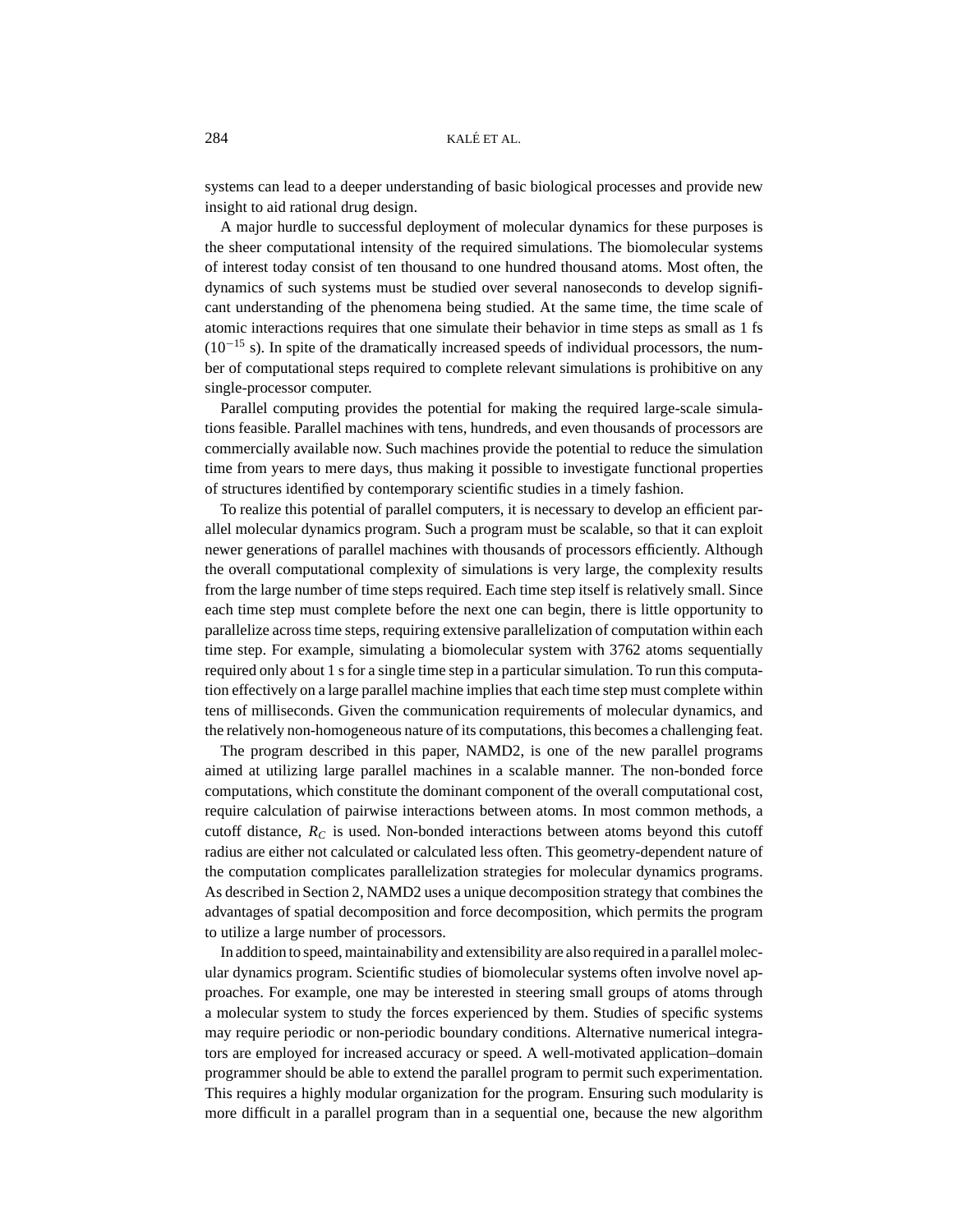must correctly interleave the parallel communication logic. NAMD2 handles this problem in part by providing the infrastructure (class hierarchy) that embodies commonly needed molecular dynamics mechanisms. Parts of this infrastructure include generic force computation objects along with *patch* (see Section 3.1.1) objects representing cubical regions of space. A numerical integration scheme, for example, can be written solely from the point of view of all the atoms within this cubical region, ignoring all other aspects of parallel communication. A scheme for maintaining *proxy* patches on each processor ensures that data communication is not visible to other components of the program. The generic force computation objects make it easy to add new types of forces, such as those required in steered molecular dynamics or free energy calculations (Sections 5.3.1 and 5.3.3). This modular organization is further enhanced by using  $C_{++}$ , a language that encourages modularity, and Converse, a portable parallel run-time framework that allows multiple parallel paradigms to co-exist in the single application. As a result, each module can be written in a parallel paradigm most appropriate to it. This extensibility-oriented design is elaborated on in Section 3, which also further explains the parallelization strategy, and the specific algorithms used in various components of NAMD2.

Although the parallelization strategy enables scalability, a good load balancing scheme is necessary to achieve good performance. NAMD2 uses an adaptive measurement-based periodic load balancing strategy that is effective in achieving good performance even for difficult MD simulations (e.g., those involving non-periodic configurations with high variations in atom density). This strategy and the results of some performance evaluation studies are discussed in Section 4. The extensibility of NAMD2 design is demonstrated in Section 5, which discusses several new features added to NAMD2. Section 6 contains a brief summary of simulation applications carried out using NAMD2 so far, which is followed by some concluding remarks.

## **2. PARALLELIZATION APPROACHES FOR MOLECULAR DYNAMICS**

The molecular dynamics computation involves calculating forces on all atoms during each time step, and "integration"—using these forces to update the positions and velocities of atoms. The integration requires a comparatively small fraction of time, and is a completely local operation. The force computations can be broadly divided into two categories: bonded force computations and non-bonded force computations. There are several categories of bonded forces, yet they all involve between two and four nearby (bonded) atoms. Non-bonded forces are due to Lennard-Jones and electrostatic interactions between atoms. Non-bonded forces decrease as the distance between atoms increases. Also, any given (sufficiently large) region of space is likely to be charge-neutral, thus reducing its effect on far-away atoms. As a result, many simulations use a cutoff radius  $R<sub>C</sub>$  to save computation time: non-bonded interactions between atoms beyond this distance are not considered. For some simulations, the cumulative effect of far-away interactions cannot be ignored. Even in such simulations, a cutoff distance can be used to reduce computation: Forces due to atoms beyond the cutoff distance vary relatively slowly, and therefore can be computed less often. It is therefore appropriate to focus our attention on cutoff-based simulations for the purpose of discussing alternate decomposition strategies.

The non-bonded computations constitute between 80 and 95% of the overall computation, depending on the cutoff radius used. (When far-away interactions are not being ignored, one can often use a cutoff radius as small as  $8 \text{ Å}$ , compared with  $12-18 \text{ Å}$  used in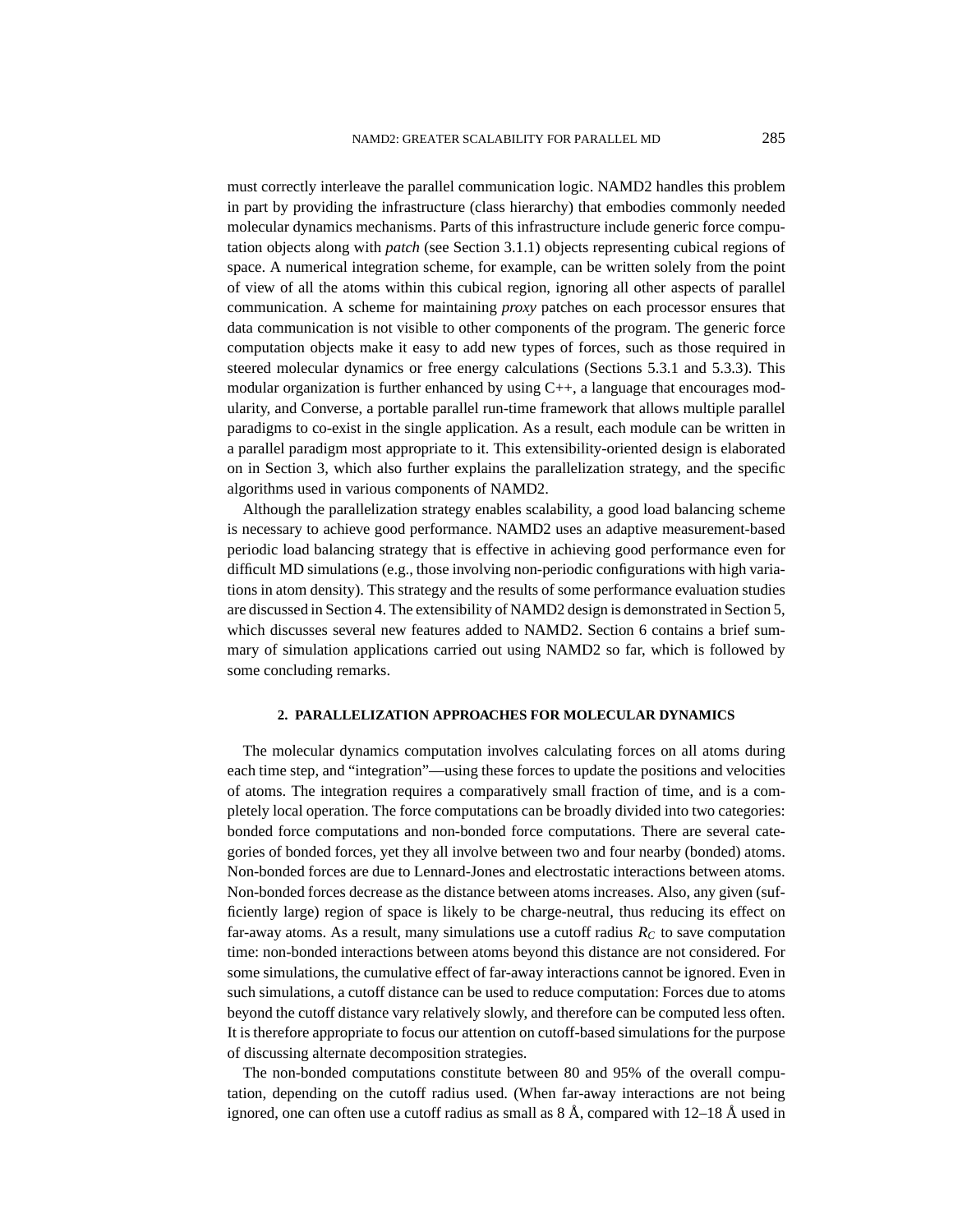cutoff simulations.) Although the non-bonded force computations are dominant, one cannot ignore the computational cost of bonded forces in designing the decomposition strategy. For example, if one were to completely sequentialize their (say 5–20%) computations, the overall speedup would be limited to at most 20. We aim at making the program *scalable* to a larger number of processors.

Given a simulation of fixed size, there is naturally a limit to the number of processors one can use to achieve higher performance; i.e., no algorithm is continuously scalable. Instead, we use the following definition of scalability, based on [12, 15]. A parallel algorithm is said to be *isoefficiently scalable* if one can increase the number of processors used by it (*P*), and still retain its parallel efficiency by increasing the size of the problem being solved. (Thus, using a scalable algorithm, we will be able to solve larger problems with a larger number of processors.)

The parallel efficiency  $\eta$  is defined through the equation

$$
\eta = \frac{\text{sequential time}}{P \times \text{parallel time}} = \frac{T_s}{P \times T_P}.
$$

For solving a particular problem, when the number of processors is increased, the efficiency will normally decrease (due to an increase in communication costs, for example). But often when we increase the problem size, the ratio of communication to computation decreases, leading to improved efficiency.

Note that the parallel execution time  $T_p$  is at least

$$
T_p = \frac{T_s}{P} + T_{\text{communication}} = \frac{T_s}{P}(1+\gamma),
$$

where  $\gamma$  is the communication to computation ratio.

For an algorithm to be scalable, the following must be true: Assume that the algorithm runs with efficiency  $\eta$  while simulating N atoms on  $P_1$  processors. Then, given a larger number of processors  $P_2$ , one should be able to find a problem size  $N_2$ , such that the efficiency is  $\eta$  while simulating  $N_2$  atoms on  $P_2$  processors.

From the above equations, we can conclude

$$
\frac{T_{s1}}{P_1 \times \frac{T_{s1}}{P_1}(1+\gamma_1)} = \frac{T_{s2}}{P_2 \times \frac{T_{s2}}{P_2}(1+\gamma_2)} \to \frac{1}{(1+\gamma_1)} = \frac{1}{(1+\gamma_2)} \to \gamma_1 = \gamma_2.
$$

Thus, for efficiency to remain the same while the number of processors is increased, we must be able to find a larger problem size for which  $\gamma$ , the communication-to-computation ratio, remains the same. We next analyze several strategies for parallelizing molecular dymamics computations from this viewpoint of scalability.<sup>1</sup>

<sup>1</sup> In the following analyses, we focus on the volume of communication, i.e., the number of bytes of data sent or received by each processor. However, the cost of each message includes a relatively large startup cost on most current machines. This would argue in favor of counting the *number* of messages, rather than their volume. However, two factors allow us to focus on the volume. First, several message combining techniques exist that allow one to reduce the total number of messages. For example, if each processor is required to send a separate message to all other processors, this may require *P* messages in a straightforward implementation. But this can be reduced to <sup>√</sup>*<sup>P</sup>* or even log *<sup>P</sup>* messages, using techniques such as dimensional exchange. Second, in many of the algorithms analyzed here (especially the spatial decomposition variants), the number of messages is a constant, thus obviating the need to consider it as a factor in asymptotic analysis.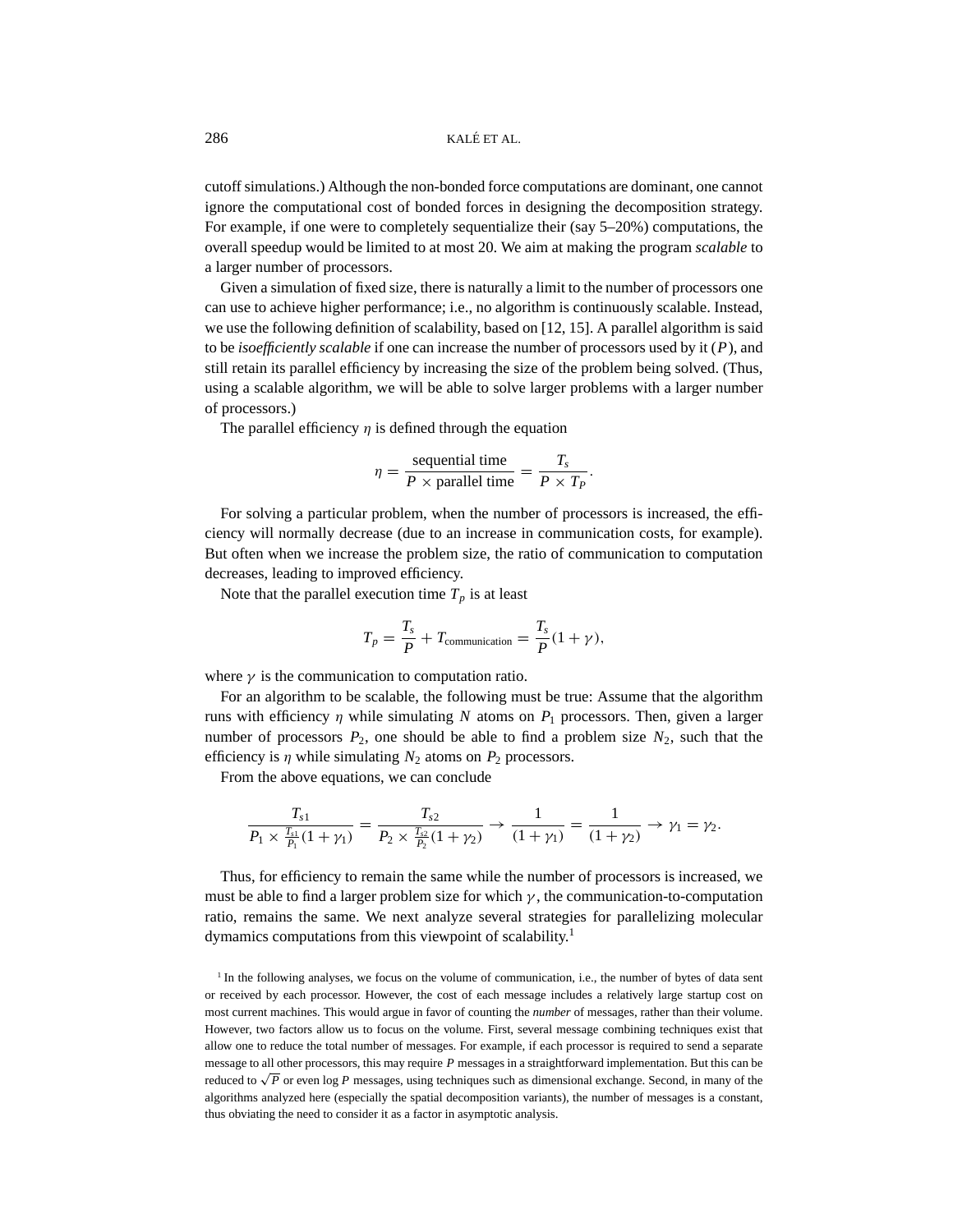One of the earliest strategies used for parallelizing MD computations was to replicate all data (arrays containing attributes, coordinates, and forces of atoms) on each processor. The force computations can then be evenly distributed across processors at will, as any processor is capable of carrying out any particular force computation. If there are *N* atoms, and *P* processors, the  $O(N)$  forces accumulated by each processor must be added up across all processors. This requires communication time proportional to *N* log *P*. Assuming cutoff, the amount of computation required is proportional to *N* (with a large proportionality constant), leading to *N*/*P* computation per processor. As the parallel execution time of the program is the sum of its computation and communication times, the parallel efficiency is affected by the communication time. However, the ratio of communication to computation times for replicated data (RD) is *P* log *P*, and is independent of *N*. So, if we want to simulate a system twice as large as the current one, we cannot hope to double the number of processors to retain the same efficiency, because the fraction of time spent in communication will be larger. Thus, RD is said to be nonscalable. However, in practice, RD works effectively for tens of processors, and has the further advantage of being easier to implement, especially for an existing serial program. As a result, this strategy is used by many production quality MD programs, several of which are listed in Table I [5] [49].

A simple alternative to replicating data is atom decomposition (AD). The array containing atoms is arbitrarily partitioned across processors. Atoms that are close by in space need not be close by in the array. As a result, each processor may need data from all the other processors, leading to an  $O(N)$  communication cost per processor, and loss of strict scalability.

Force decomposition (FD) is a technique that distributes the sparse force matrix in a blockwise fashion across processors. Each processor's share of the  $N \times N$  force matrix is a block of size  $(N/\sqrt{P}) \times (N/\sqrt{P})$ . To compute this block the processor needs the coordinates of  $2N/\sqrt{P}$  atoms, which come from  $\sqrt{P}$  different processors. The communication cost per processor is thus  $O(N/\sqrt{P})$ , leading to the communication-to-computation ratio of  $\sqrt{P}$ .

| Method     | Communication<br>cost per node | Theoretical<br>scalability | Comment                            | Programs                                                     |
|------------|--------------------------------|----------------------------|------------------------------------|--------------------------------------------------------------|
| <b>RD</b>  | $O(N \log P)$                  | Not scalable               | Easy to parallelize                | CHARMM [5]<br><b>AMBER</b> [49]<br><b>UHGromos</b><br>X-PLOR |
| AD         | O(N)                           | Not scalable               |                                    | EGO (Early version)                                          |
| FD.        | $O(N/\sqrt{P})$                | Not scalable               | Tolerable communi-<br>cation costs | LAMMPS [37]<br>CHARMM [19]                                   |
| SD.        | $(N/P)^{2/3}$                  | Isoefficiently<br>scalable | Possible load<br>imbalance         | ddgmq [6] SIGMA                                              |
| <b>OSD</b> | O(N/P)                         | Isoefficiently<br>scalable | Possible load<br>imbalance         | NAMD PMD [51]<br>EulerGromos [8]                             |
| $OSD + FD$ | O(N/P)                         | Isoefficiently<br>scalable | Load balance<br>feasible           | NAMD <sub>2</sub>                                            |

**TABLE I**

*Note*. SD is spatial decomposition with exactly one domain per processor. QSD stands for *quantized* spatial decomposition, where the size of boxes is fixed, independent of the number of processors.

**Scalability of Decomposition Strategies with Examples of Programs That Use Them**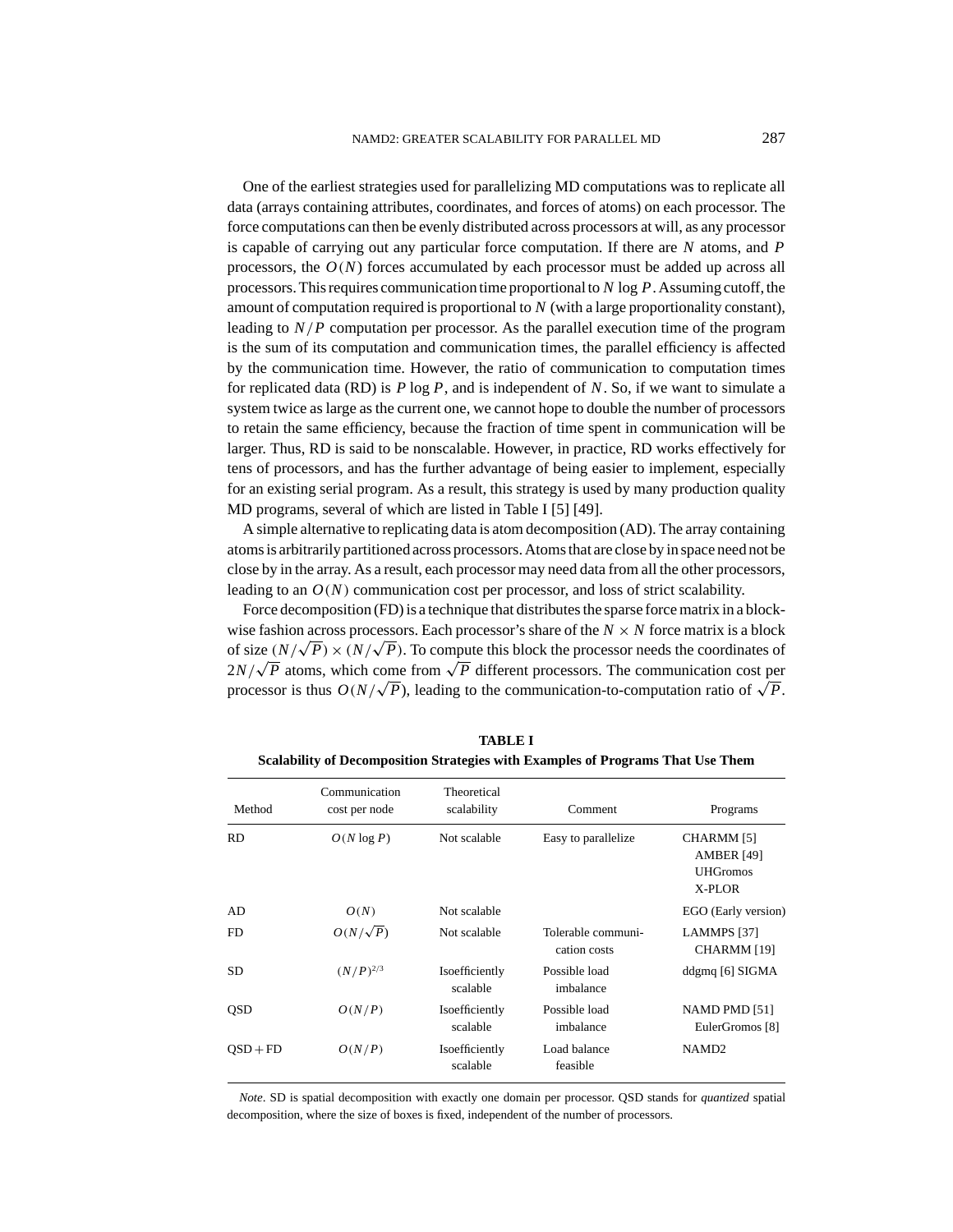While this is much better than RD, it is still not scalable according to our strict criteria: as we increase the number of processors, the proportion of communication cost increases even if we simulate a larger biomolecule. Research by Plimpton [38], Plimpton and Hendrickson [37], and Hwang *et al.* [19] shows that this method provides a better speedup than RD, and can be used with good speedups up to hundreds of processors. Results obtained by Hwang *et al.* show that the proportion of communication cost goes from 6% of the computation cost on 32 processors to 36% on 128 processors in their particular implementation.

As the force matrix is sparse, and the atoms that are next to each other in the array are typically physically closer (note that the converse is false), one may get a nonuniform distribution of work with FD. Plimpton and Hendrickson suggest randomly reordering the atoms to eliminate all traces of spatial locality, and restore load balance. (To handle symmetry arising out of Newton's third law, they compute the interaction between atoms *i* and *j* in one of the two possible blocks containing  $F[i, j]$  and  $F[j, i]$ , respectively, depending on whether  $i + j$  is even.) Hwang *et al.* use a diametrically opposite technique: they use recursive bisection to partition the atoms so that nearby atoms are assigned to the same processor, and reorder the force matrix accordingly. The resultant load imbalance is handled by assigning an irregular-shaped piece of force matrix to each processor. The effect of this scheme has not been quantified formally. Empirically, the communication costs are seen to be smaller than AD.

The idea of assigning nearby atoms to the same processor, called spatial decomposition (SD), has been used and elaborated upon by several researchers. There are broadly three ways of doing this:

• Partitioning space into *P* boxes, one per processor.

• Partitioning space into fixed-size boxes, with dimension larger than the cutoff distance *R<sub>C</sub>*, requiring communication only between neighboring boxes.

• Partitioning space into a large number of small boxes, requiring each box to communicate with a large number of boxes.

With the first option, with sufficiently large *N*, the communication cost is proportional to the surface of the box, while the computation cost is proportional to its volume. Thus, this algorithm is highly scalable. However, the number of atoms is usually not as large as to validate this approximation. Also, this method is hard to use if the number of processors cannot be factored into three roughly equal factors.

With the second option, each box needs to communicate with a constant number (26) of neighboring boxes. If multiple boxes happen to be mapped to each processor, each will have to communicate with even fewer processors. Thus, the communication is proportional to *N*/*P*, and the algorithm is scalable with linear isoefficiency: If the program is running with a high parallel efficiency, and one doubles the size of the molecule as well as the number of processors, one is assured that there will be the same number of boxes per processor and, therefore, the same parallel efficiency. This method was used in the earlier version of our program [29]. As other researchers have noted, load imbalance can be a severe problem for SD, especially for simulating non-periodic systems. NAMD addressed this problem by assigning the force computations corresponding to a pair of neighboring cubes (called patches in NAMD) to the patch on a processor with a lower load. Although this strategy improves the load balance somewhat, it is clearly limited: neighbors of low-load patches (near the boundary) tend to be low-load as well. A second potential problem is that the number of processors one can utilize is limited to the number of patches.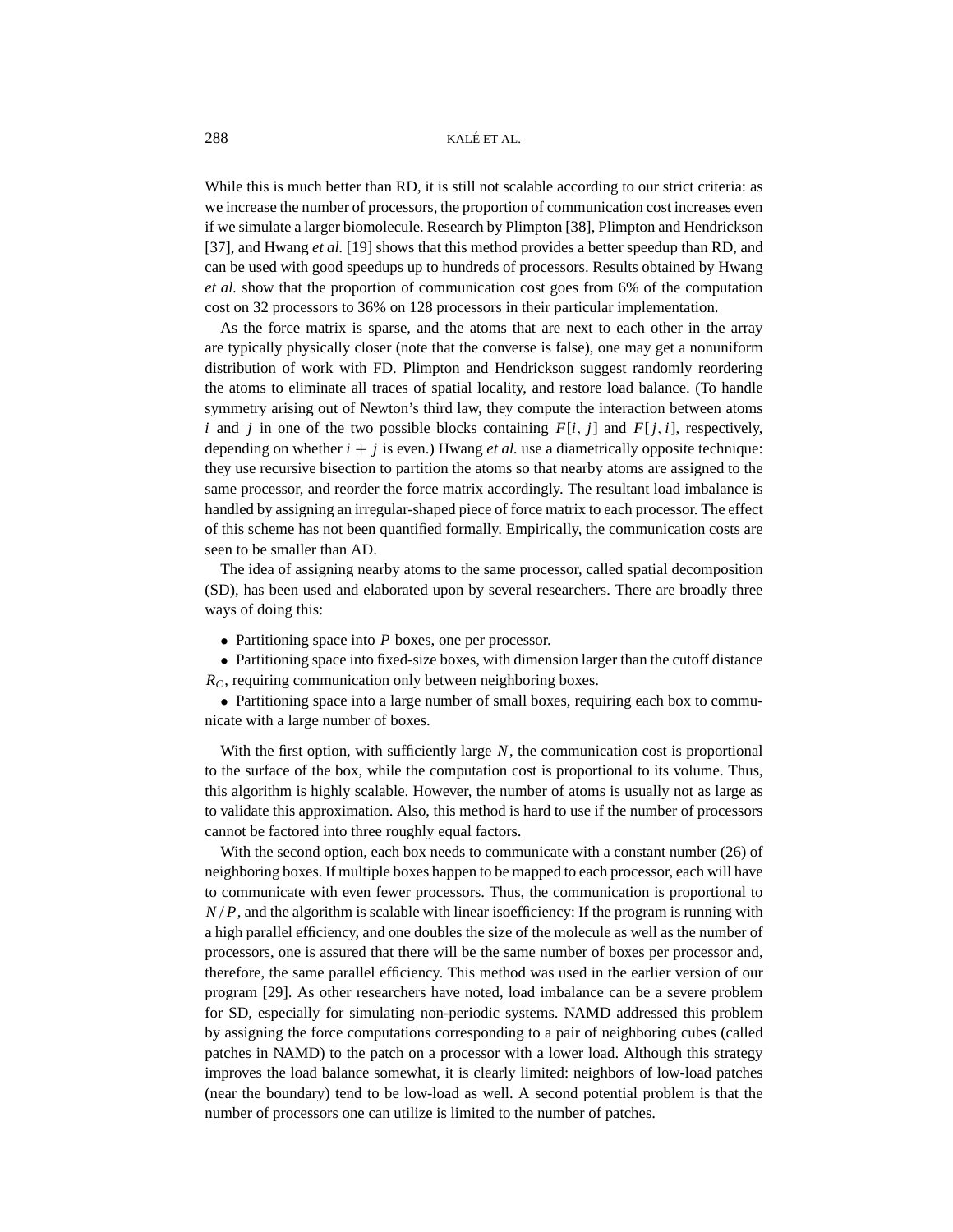The third strategy, implemented in EulerGromos by Clark *et al.* [8], involves using boxes with sizes smaller than the cutoff distance, so that each box needs data from non-neighboring boxes. Again, multiple boxes can be mapped to each processor. The large number of messages resulting from the scheme can be reduced (but not the volume of data transferred) using a multi-stage communication scheme, first described in [36, 43] (called the "north– south–east–west" exchange algorithm; also called the "shift algorithm" in [8]). A prototype implementation of EulerGromos has demonstrated good speedups with the strategy. The programs UHGromos (with replicated data) and EulerGromos were written by the same team, and a performance comparison showed that EulerGromos was faster if there are enough processors, the crossover point in their experiment being 64 processors [8]. In our own experimentation, we found that this "small boxes" strategy led to high overhead, possibly due to the following reason: when multiple time stepping is used, the cutoff distances are short (e.g.,  $8-9$  Å). As a result, boxes with the width half of the cutoff distance are too small (with about 12 atoms per box) to amortize the overhead.

In another variant of spatial decomposition, the FAMUSAMM algorithm implemented in the latest versions of EGO [16] uses hierarchical decomposition of space, based on structural features of biomolecules, to implement a structure-adapted multipole algorithm.

The strategy used in NAMD2 can be thought of as a synthesis of space decomposition and force decomposition. NAMD2 decomposes atoms into boxes of size  $= R<sub>C</sub> + \text{margin}$ , and distributes these boxes to processors as described above. (The margin parameter will be explained in Section 3.1.1.) In addition, NAMD2 allows the computation of non-bonded forces between each pair of neighboring boxes to be freely assigned to any processor. The number of such pairs is 13 times the number of boxes. Thus, in principle, NAMD2 can utilize a much larger number of processors than a purely spatially decomposed program (such as the original NAMD). Furthermore, the ability to assign each pair to any arbitrary processor allows fine-tuning via load balancing. This strategy, and its object oriented implementation, are elaborated in Section 3.

#### **2.1. Parallelization of Bonded Force Components**

Parallelizing computation of bonded forces in the context of spatial decomposition is also challenging. Bonded forces represent covalent chemical bonding, and are parameterized on distances, angles between atom triplets (angles), and angles between planes formed by four atoms (dihedrals and impropers). Here we will discuss the parallelization of angles.

We can assume that the three atoms involved in an angle are within a  $2 \times 2 \times 2$  box of neighboring patches. This is valid as long as bond lengths are smaller than half of the patch dimension. Assume that each patch is on a separate processor. The simple implementation (used in the original version of NAMD) is to have each patch send atom coordinates to each of the 26 neighboring patches. Each patch looks at the neighboring coordinates and computes the forces on its atoms due to the angles associated with the neighboring patch data. In this scheme these computations are duplicated for those angles involving atoms in multiple patches.

A simple reorganization of the computation allows one to reduce the number of processors to which each patch must deliver position data. Figure 1 illustrates the algorithm in a twodimensional decomposition. The older algorithm would require patch  $(1, 1)$  to send eight position messages. The new algorithm uses the rule that the angle forces among three atoms in patches  $(x_1, y_1, z_1)$ ,  $(x_2, y_2, z_2)$ , and  $(x_3, y_3, z_3)$  are computed on the processor owning patch  $(\min(x_1, x_2, x_3), \min(y_1, y_2, y_3), \min(z_1, z_2, z_3))$ . Note that this may be a processor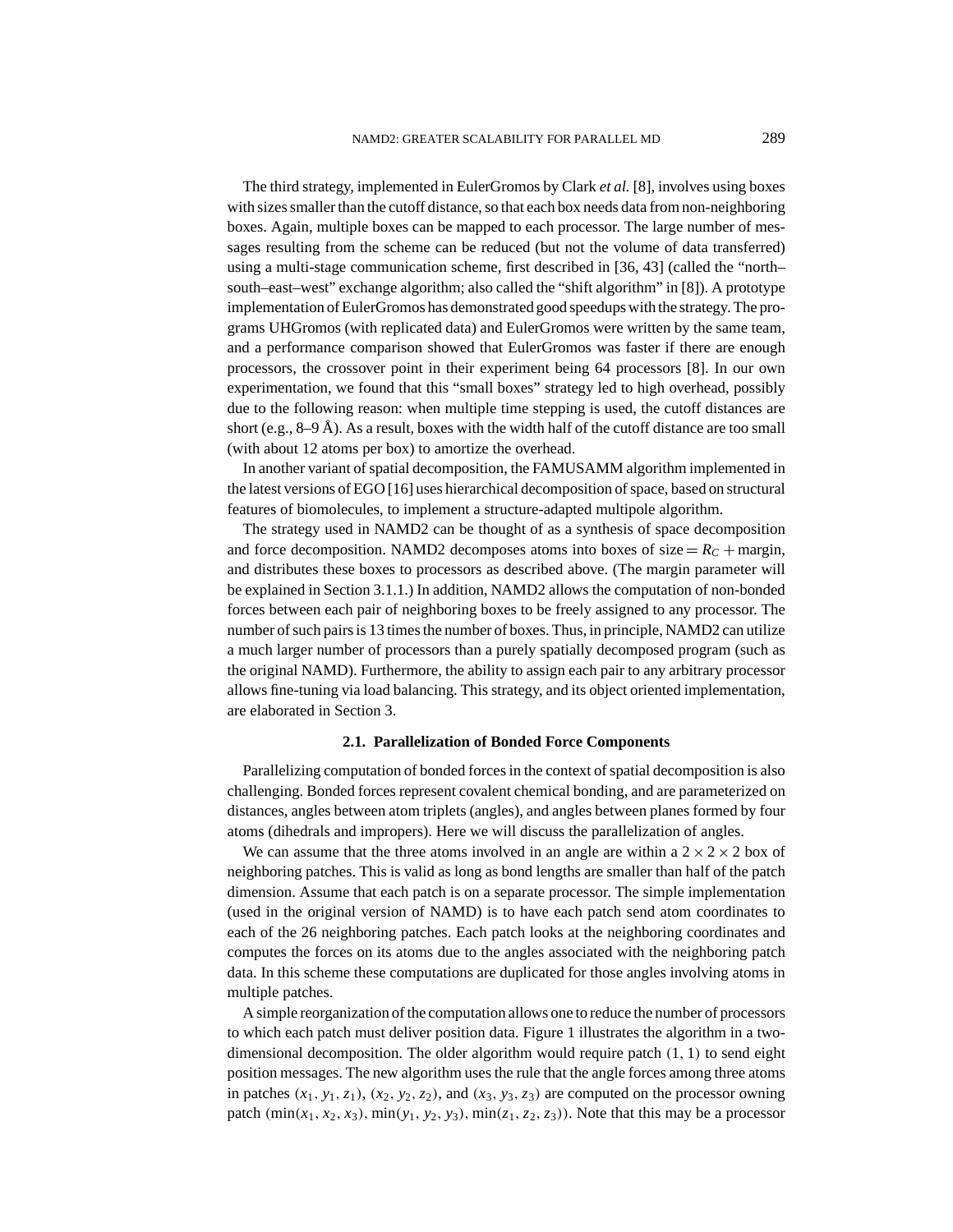| PE <sub>0</sub> | <b>PE 1</b>   | PE <sub>2</sub> |  |  |
|-----------------|---------------|-----------------|--|--|
| Patch $(0,0)$   | Patch $(0,1)$ | Patch $(0,2)$   |  |  |
| <b>PE3</b>      | <b>PE4</b>    | <b>PE 5</b>     |  |  |
| Patch $(1,0)$   | Patch $(1,1)$ | Patch $(1,2)$   |  |  |
| PE6             | PE 7          | PE 8            |  |  |
| Patch $(2,0)$   | Patch $(2,1)$ | Patch $(2,2)$   |  |  |

**FIG. 1.** Neighboring patches in the two-dimensional downstream patch scheme.

where none of the three atoms reside. A patch (*a*1, *a*2, *a*3) sends its data only to *downstream patches* with coordinates  $(b_1, b_2, b_3)$  such that  $a_i - 1 \leq b_i \leq a_i$ . In the two-dimensional case of Fig. 1, patch  $(1, 1)$  needs to send data to only three other processors,  $(1, 0)$ ,  $(0, 1)$ , and  $(0, 0)$ . So now an angle composed of atoms in patches  $(1, 1)$ ,  $(2, 1)$ , and  $(2, 0)$  is calculated on the processor that owns patch  $(1, 0)$ . In three dimensions, there are seven downstream patches with which each patch communicates (instead of 26). In addition, this algorithm avoids redundant computation by applying Newton's third law, although this increases the number of messages to 14 per patch to return the computed forces. Even when there are multiple patches per processor, the new scheme still results in fewer messages than the straightforward implementation. This method has similarities to work done by Brown *et al.*[7], except that Brown's method requires additional communication, including a global reduction to guarantee that each angle is computed on exactly one processor. They also use a staged communication strategy, also described by Clark *et al.* [8]. This strategy reduces the number of messages from seven to three by combining messages, but the number of bytes exchanged remains the same. Esselink and Hilbers [10] consider a similar scheme, but opt in favor of one requiring communication from half of the neighbors within the cutoff distance, citing the complexity involved in identifying the angle forces to be calculated on a processor. Our scheme, along with the tuple search algorithm described in Section 3.2.2, demonstrates that an efficient implementation is possible.

#### **3. DESIGN**

The three overall goals of NAMD2 were improved sequential performance, scalability with respect to both simulation size and number of processors, and modifiability. We also wanted the program to deal with periodic as well as non-periodic configurations, and provide the option of calculating long-range electrostatic forces. Modifiability was required to support ease of maintainance as well as the ability to add new features. Each of the design decisions described below contributes to achieving these goals.

The hybrid spatial/force decomposition scheme described above provides the basis for the scalability of NAMD2. This scheme requires that a number of entities (multiple "patches" and force computations) reside on each processor. Instead of a monolithic program that orchestrates all these diverse actions on a single processor, we chose a message-driven object-based paradigm. All of the computational entities were implemented as objects, and they are scheduled based on availability of data needed for their continued execution. With this, a force computation (for example) is scheduled for execution only when all the data it needs are available on the local processor, thus avoiding the possibility that any particular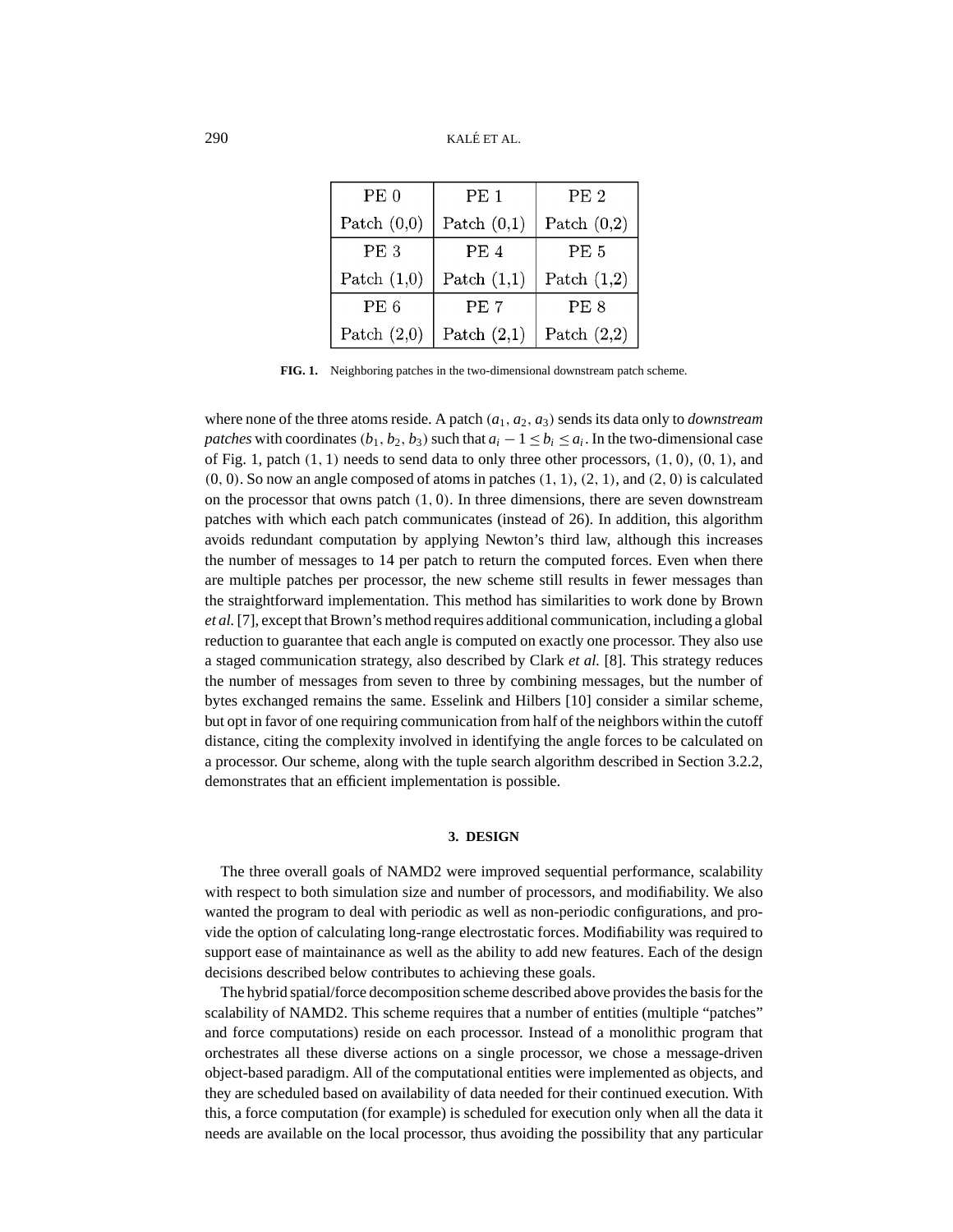entity will block the processor while waiting for specific data. NAMD2 is written using Charm++ [24], a parallel C++ extension that supports message-driven execution.

Like the original version of NAMD, NAMD2 uses CHARMm force fields and X-PLOR coordinate and molecular structure files. In addition to non-periodic simulations, NAMD2 can use periodic boundary conditions over any combination of the three coordinate axes. It performs cutoff simulations or full-electrostatic simulations employing multiple time stepping using the DPMTA [40] or DPME [46] libraries. NAMD2 can connect to VMD [18], the visualization component of MDScope [30], to allow monitoring of and interaction with ongoing simulations.

We will first describe the core structure of NAMD2. The specific algorithms and interesting data structures used for force computations are described next. To make a modular implementation of NAMD2 possible, it was necessary to utilize and integrate several different parallel programming paradigms. How such multiparadigm programming was supported and why it is useful are discussed in Section 3.3.

#### **3.1. Object-Oriented Design**

For the sake of extensibility, we designed a class hierarchy that incorporates the structure of molecular dynamics. The core of this hierarchy is composed of *Patch*, *Compute*, and *Sequencer* objects. Patches represent cubical (actually, orthorhombic) regions of space, and all the atoms within such a region.*Compute* objects signify computation of different kinds of forces on atoms in a set of patches. A *Sequencer*specifies the numerical integration scheme, and drives the simulation of atoms within one patch. These base classes, and associated service code, define basic functionality needed in any MD computation. A programmer wishing to add features to NAMD2 can often extend an existing class to add some particular functionality. (See Fig. 2.)



**FIG. 2.** In NAMD2 forces are calculated by independent compute objects which depend on one or more patches for atomic coordinates. Proxy patches (shown as dotted cubes) are used to reduce the communication cost. Communication between the different entities is represented by arrows.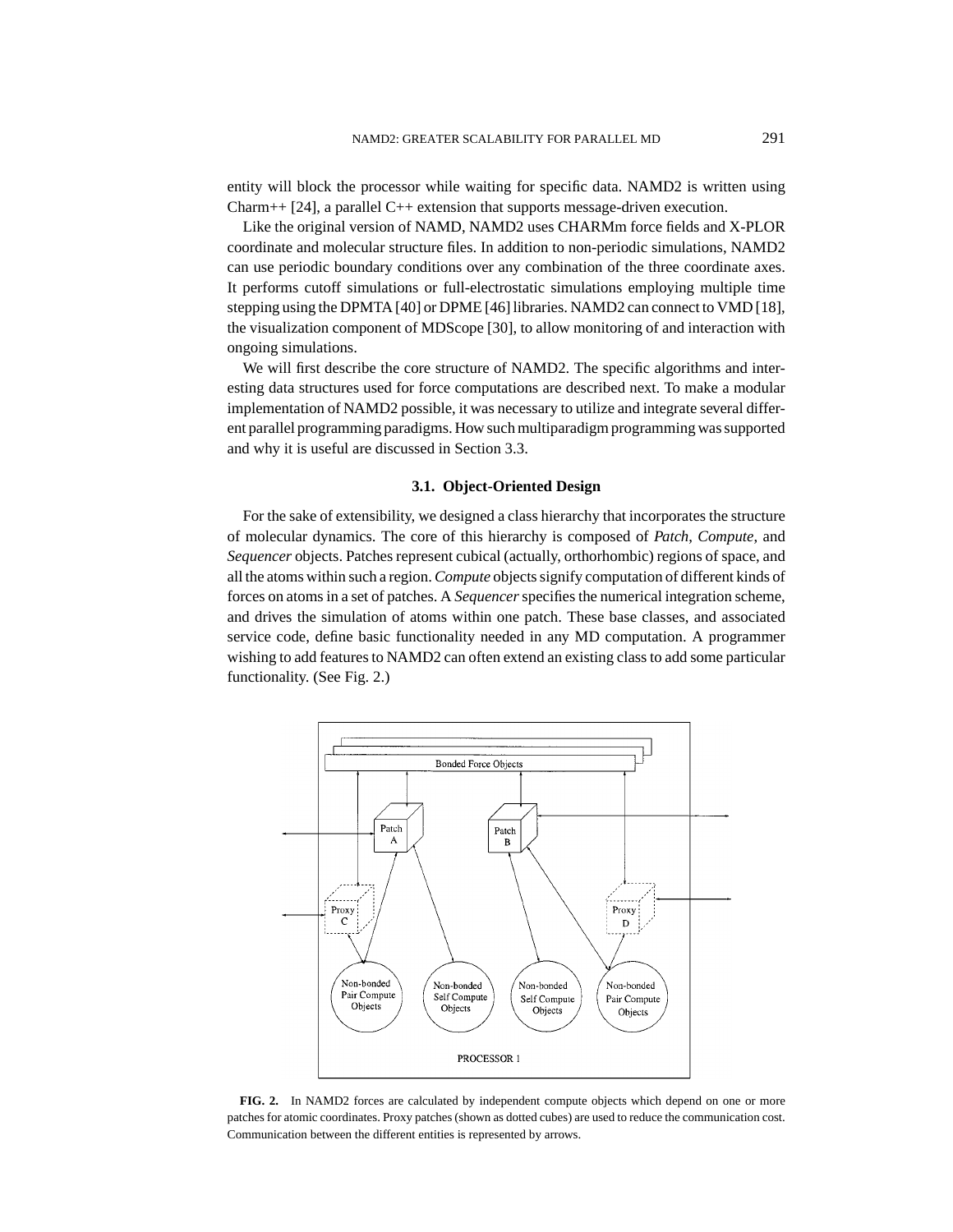# 3.1.1. *Patches*

The simulation space is divided into regular cubic regions called *patches*, each of which is responsible for atoms within its boundaries, their coordinates, and the forces exerted on them. The dimensions of the patches are chosen to be slightly larger than the cutoff radius. Thus one can make the assumption that each patch only needs the coordinates from the 26 neighboring patches to compute non-bonded forces. To ensure that all atoms in a patch indeed belong there, it is necessary to check all atoms at the end of each time step, and migrate them to their proper home patches, if needed. This will be prohibitively expensive. Using a well-chosen margin allows one to optimize this: With margins, even if an atom strays outside the coordinate space of its patch, the assumption stays valid as long as the straying is less than the margin. NAMD2 uses four to eight time steps before migrating atoms to new locations, and detects any violations of the above assumption. The margin is normally chosen to be about  $1.5 \text{ Å}$ .

## 3.1.2. *Compute Objects*

The compute objects, together, are responsible for all the force computations in NAMD2. Each compute object is associated with one, two, or more patches. The compute object utilizes coordinates and other information from these patches, calculates a specific type of force (e.g., non-bonded), and provides its client patches with the forces it calculated. The run-time code manages dependencies: once a compute object has informed the system of the patches it depends on, the system triggers each compute object when its client patches are ready with the coordinates for the next time step. After the forces have been calculated, the compute object informs the patch so that it can take the next step in its algorithm. Adding a new type of force computation thus becomes a simple matter of specifying the patches a compute depends on, and providing the code to calculate the new force terms.

#### 3.1.3. *Proxies*

If a compute object and the patches it depends on reside on different nodes, then the compute object must get the coordinate information from the patches on remote processors, and send forces back to them. Often, there will be multiple compute objects on a processor that are dependent on data from the same remote patch. To avoid redundant communication in this common case, a representative of the home patch called a *proxy patch* is created on the procesor. The compute object then contacts the proxy patch for the atom positions, and deposits forces into the local proxy as well. Thus each patch sends all its coordinates to its proxies, and receives forces from them once per time step. As the average number of proxies is often substantially smaller than the number of compute objects that depend on a patch, this represents a considerable optimization. In addition, the proxy patch provides the compute objects with the same interface as that of the home patch, enhancing the ease of programming: except for the code that deals with updating coordinate information in proxies at the beginning of each time step, and sending forces back at the end, the rest of the program can be written without any communication code. (Some communication is needed to form global sums of various energy terms, but again each object simply deposits its contribution into an existing library which does the necessary communication.)

#### 3.1.4. *Sequencers*

Every home patch has a *sequencer thread* associated with it. It loops over all the time steps in the simulation and essentially describes the life cycle of a single patch. The sequencer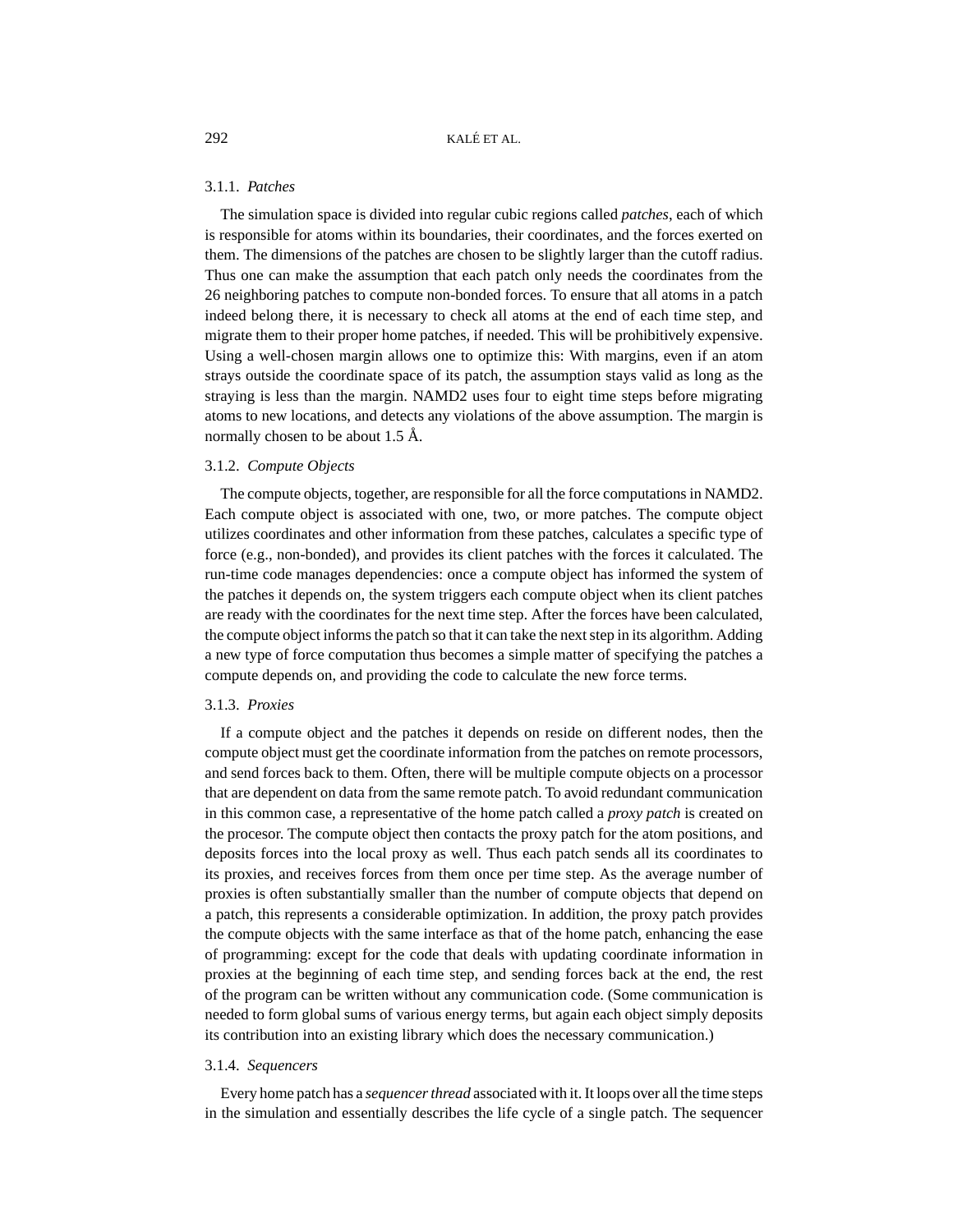

}

```
runComputeObjects();
addForceToMomentum(0.):submitReductions(step);
submitCollections(step);
rescaleVelocities(step);
berendsenPressure(step);
langevinVelocities(step);
for ( ++step; step <= numberOfSteps; ++step )
\overline{A}addForceToMomentum(0.5*timestep);
    if (doNonbonded)
            addForceToMomentum(0.5*nbondstep, Results::nbond);
    if (doFullElectrostatics)
            addForceToMomentum(0.5*slowstep, Results::slow);
    addVelocityToPosition(timestep);
    runComputeObjects(!(step%stepsPerCycle));
    addForceToMomentum(0.5*timestep);
    if (doNonbonded)
            addForceToMomentum(0.5*nbondstep, Results::nbond);
    if (doFullElectrostatics)
            addForceToMomentum(0.5*slowstep, Results::slow);
    submitReductions(step);
    submitCollections(step);
    rescaleVelocities(step);
    berendsenPressure(step);
    langevinVelocities(step);
    rebalanceLoad(step);
J
\texttt{terminate}();
```
**FIG. 3.** Sequencer algorithm for a triple-time-step long-range non-bonded force simulation.

provides the strategy, while the other objects such as the compute objects and patches provide the mechanisms. The *sequencer* abstraction allows it to be replaced by alternate modules for experimenting with different algorithmic strategies, thus enhancing modifiability—one of the primary design goals of NAMD2.

The pseudocode for the sequencer algorithm is shown in Fig. 3. The algorithm uses multiple time stepping to reduce the computational cost of computing electrostatic forces due to all pairs of particles in the system. The total electrostatic force acting on each atom is divided into two parts, a short-range (local) component consisting of forces due to pairs that are separated by less than the local interaction length (electrostatic cutoff) and a long-range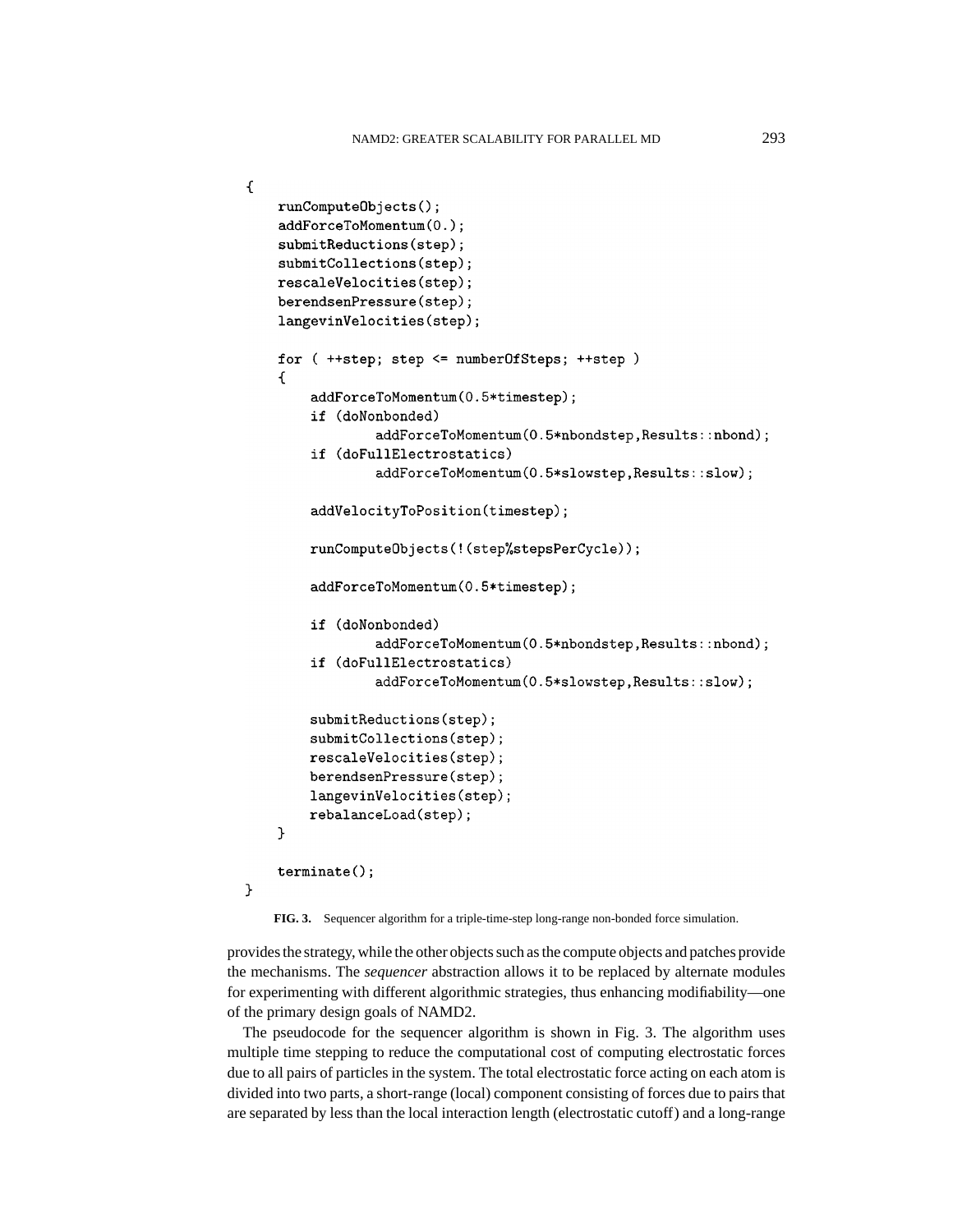component consisting of the remaining pairs. The long-range forces vary slowly; hence they are evaluated less frequently.

In each time step, depending on the frequency parameters specified by the user, it either computes

- 1. only the bonded forces, or
- 2. bonded as well as non-bonded forces within a cutoff, or
- 3. bonded as well as non-bonded forces.

The velocities are updated based on the forces; velocities in turn are used to update the positions. The sequencer then informs the home patch that its positions are ready. At every cycle boundary, the patch sends the atom positions that do not belong to its space to the neighboring patches. The proxy patches are populated next. The home patch sends all its atom positions to all its proxies. Once the proxies are populated, it notifies all the dependent compute objects that the coordinates are available for computing the forces for the next time step and suspends the sequencer thread. The compute objects calculate the forces and awaken the sequencer. The newly calculated forces are used to update the velocities, and reductions and collections are initiated for the calculation of total energy and trajectory output.

# **3.2. Force Computation Schemes and Algorithms**

The specific algorithms used to carry out and, in the case of bonded forces, partition the computation, are influenced by the parallel decomposition scheme. The methods discussed below contribute significantly to both the serial and the parallel performance of NAMD2, as well as to its modifiability and clarity of design.

## 3.2.1. *Non-bonded Interactions*

The calculation of local (cutoff) electrostatic and Lennard-Jones components of the force field is the most expensive step in a simulation. As such, it must be calculated both efficiently and in a manner which can be readily parallelized and load-balanced. We have enabled parallelization within the NAMD2 framework by dividing most of the non-bonded calculation between two classes of compute objects: self and pair. The self compute objects calculate pairwise interactions between atoms residing within a particular patch. The pair compute objects calculate pairwise interactions between pairs of atoms residing in neighboring patches. The size of a patch is guaranteed to be sufficiently large that all atoms not in neighboring patches are beyond the cutoff distance. A third class, the exclusion compute objects, efficiently handles the modifications to the non-bonded force field related to the connectivity of the molecule.

The non-bonded force field used in biomolecular dynamics is complicated by the bonding structure and variety of atom types present in the molecule. Non-bonded interactions are generally excluded (set to zero) for pairs of atoms which are directly bonded (1–2 pairs) or are bonded to a common atom (1–3 pairs). In addition, these interactions are modified for pairs of atoms separated in the molecule by three bonds (1–4 pairs), usually by scaling down the electrostatic interaction and providing a second set of Lennard-Jones parameters. Testing for these full and modified exclusions during the non-bonded force evaluation may be made more efficient by first constructing a list for each atom of all other atoms from which it is excluded; additional improvements as described below can also be incorporated.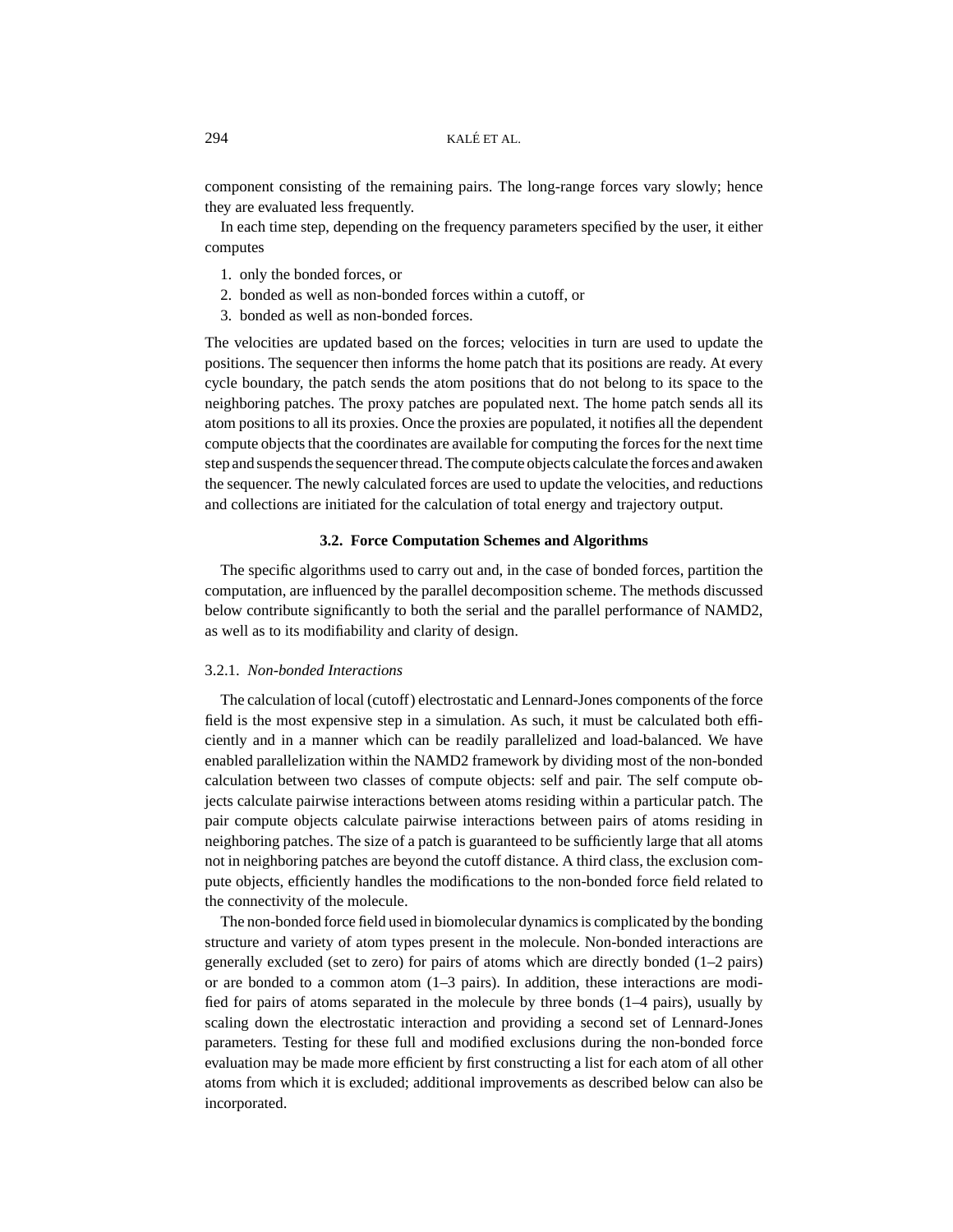In most molecular dynamics programs, not every pair of atoms is tested against the cutoff distance at every time step, since this operation scales as  $N^2$ . Often, a *pair-list* [48], a list of atom pairs within or near the cutoff, is generated periodically. Alternately, *link-cells* [17] may be used, grouping atoms into cells by location and calculating interactions between atoms in pairs of nearby cells. Link-cells may also be used to efficiently generate a pairlist. The exclusion list is generally used during pair-list construction to eliminate or flag as modified certain pairs of atoms.

Patches function as link-cells to provide an efficient method of distance checking. Although the original version of NAMD did use pair-lists, the additional group-based optimizations described below make pair-lists unnecessary in NAMD2. However, without pair-lists an expensive exclusion check would need to be performed for every pair of atoms within the cutoff at every time step. The solution to this problem is to first calculate all nonbonded interactions without regard to exclusions, and then correct the interactions between excluded pairs by iterating over a list of those pairs directly. The parallelization of the second step is the role of the exclusion compute objects, which are identical in implementation to the bond compute objects discussed below.

There is, unfortunately, one additional complication. While subtracting the electrostatic interaction between bonded atoms is reasonable, adding and subtracting the  $1/r^{12}$  repulsive term of the Lennard-Jones potential between covalently bonded atoms would result in an unacceptable loss of numerical precision since such atoms are much closer than is energetically possible for non-bonded pairs of atoms. We define, therefore, an additional cutoff outside of which all exclusions are subtracted by the exclusion compute objects, and inside of which exclusion checking is performed to avoid loss of precision.

Hence, the algorithm carried out by the non-bonded self and pair compute objects is:

```
for all pairs of atoms in the same or neighboring patches:
  if the atoms are within the cutoff:
     if the atoms are within the exclusion cutoff:
        if the atoms are 1-4 excluded:
           calculate modified interaction
        else if the atoms are not excluded:
           calculate normal interaction
     else:
        calculate normal interaction
```
and the complementary algorithm of the exclusion compute objects is:

```
for all pairs of excluded atoms:
   if the atoms are beyond the exclusion cutoff:
      calculate and subtract normal interaction
      if the atoms are 1-4 excluded:
        calculate modified interaction
```
NAMD2 takes advantage of the typical biomolecular structure in which one, two, or three hydrogen atoms are bonded to every heavy atom by ensuring that all atoms in such a "hydrogen group" are on the same patch and performing a preliminary group-based cutoff check. Comparing the distance between the oxygen atoms in a pair of water molecules against an extended "group cutoff" is nine times faster than comparing all pairs of atoms. Although this speedup must be balanced against the cost of increasing the patch dimension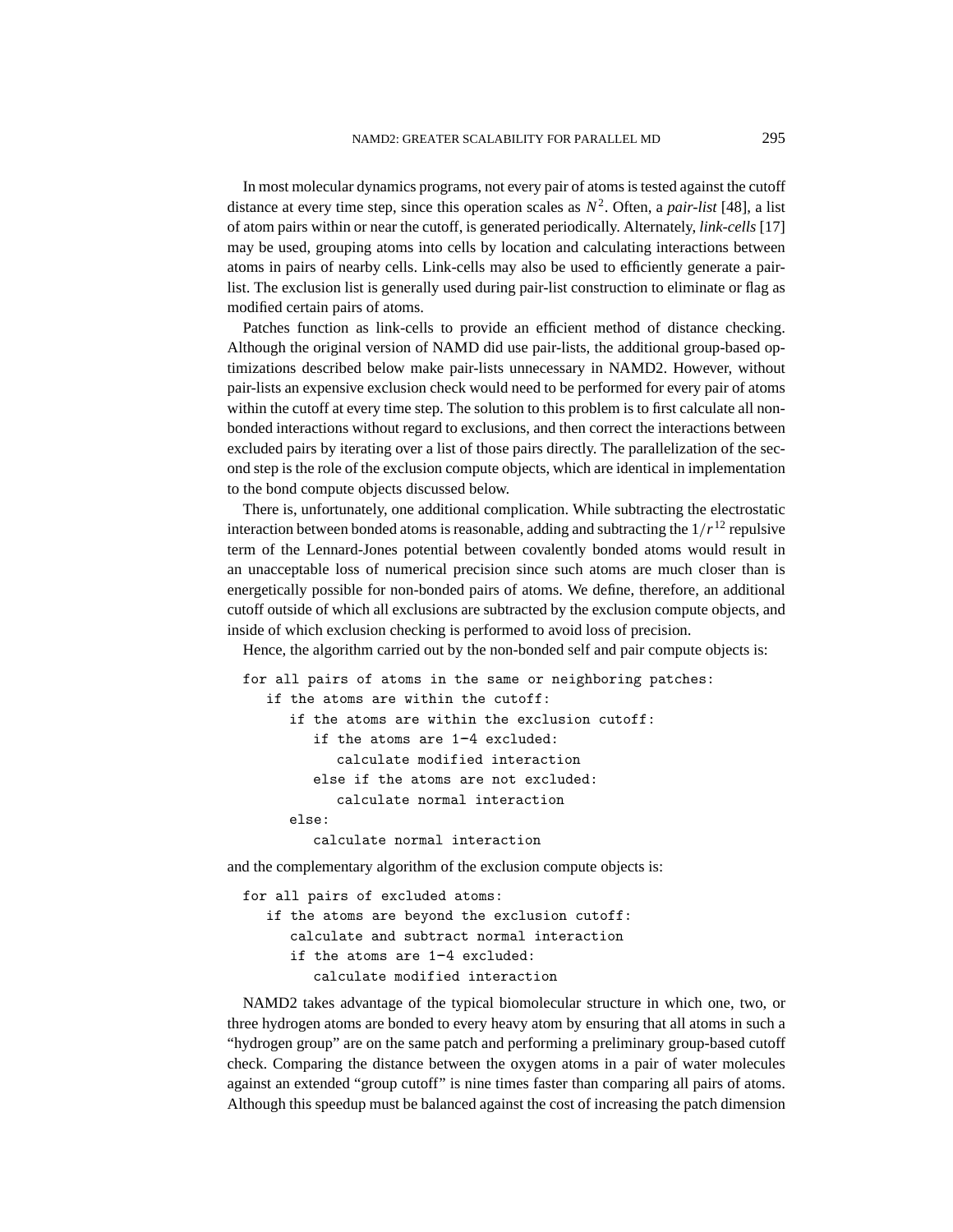by the maximum hydrogen group diameter, a significant improvement is obtained because at best only 19% of cutoff checks succeed (in a uniform, periodic system with patch size equal to cutoff). The initial NAMD2 design used patches smaller than the cutoff length to increase this success rate, but early experiments demonstrated that the overhead from the factor of 8 increase in the number of patches and the factor of 500 increase in the number of compute objects greatly exceeded the expected gain. NAMD2 also exploits the fact that non-bonded interactions are excluded among all atoms in a hydrogen group to bypass the exclusion algorithm described above, eliminating all exclusions for water molecules and many for biopolymers.

Support for full electrostatics and multiple-time-step integrators in NAMD2 requires that the non-bonded code provide a variety of services. For cutoff simulations, a shifting function is applied to the electrostatic term to allow energy conservation. (A similar modification is always made to the Lennard-Jones potential.) The fast multipole algorithm (FMA) calculates full electrostatics for all atoms, but the non-bonded code must still subtract off exclusions and apply a smooth splitting function to remove the short-range part from the full electrostatics forces and to remove the long-range part from the cutoff electrostatics which are calculated every time step. The electrostatic splitting function is different from the cutoff shifting function, and a variety of splitting functions are available. The particle–mesh–Ewald (PME) or particle–particle–particle–mesh (PPPM) algorithms use FFTs to calculate long-range electrostatics forces to which an algorithm-specific short-range component must be added before performing the same operations required for FMA.

For efficiency, all calculations on pairs of atoms which employ a cutoff-check should be performed in a single step to avoid repeated distance calculations or (even if a pair-list is used) repeated memory accesses. The use of if-statements within an inner loop like this would degrade performance, even on modern CPUs with branch prediction, and impede optimization by the compiler. Hand-writing separate code for all cases would result in a maintenance nightmare of 27 different functions (self, pair, and exclusion classes; cutoff, FMA, and PME algorithms; three splitting functions). Instead, the C preprocessor was used to parse a single, easily maintained function definition containing flags to differentiate the different methods. This single function definition allowed hand tuning of the initial cutoff check through explicit pre-fetching of atom coordinates, which resulted in significant performance improvement. Given sufficient compiler support, template meta-programming could probably be used to achieve the same end with better error-checking.

## 3.2.2. *Bonded Interactions*

A trivial operation in a serial program, the efficient calculation of the bond, angle, dihedral, and improper terms of the force field is complicated by the separation of atoms into patches. The atoms required for a single dihedral calculation may reside on up to four patches. The calculation of these bonding terms must be divided among compute objects on different nodes without introducing excessive communication or overhead.

In NAMD2, a single compute object for each type of bonded interaction (bond, angle, dihedral, improper, and exclusion) is created on each node. This compute depends on all patches local to that node and the proxies of non-local patches which are *upstream neighbors* of local patches, defined as being adjacent to a local patch while having greater or identical *x*, *y*, and *z* coordinates. The proxies of upstream patches are also sufficient to calculate nonbonded interactions, so no extra communication is necessary (although migrating compute objects to improve load balance will require additional proxies). All of the coordinates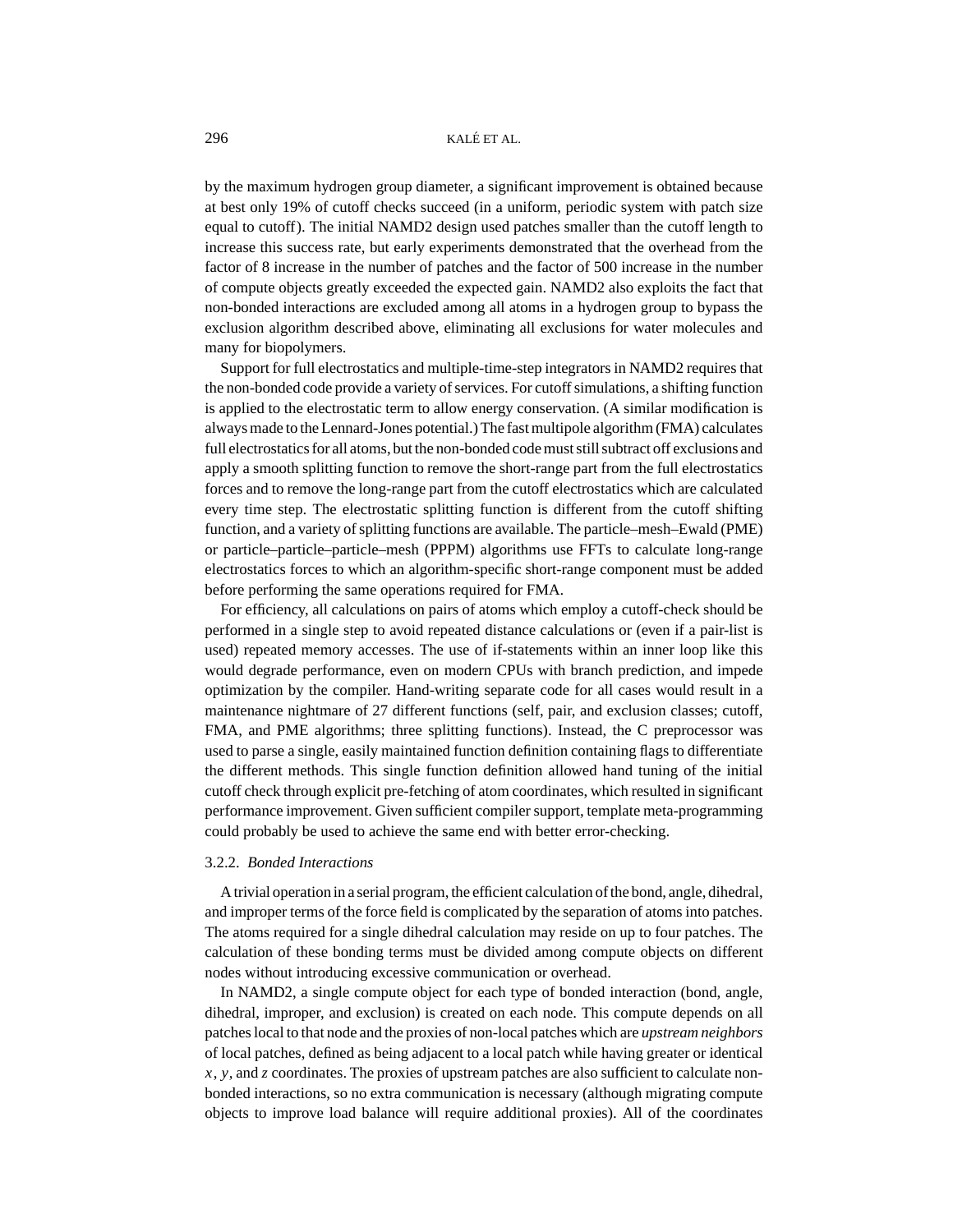for a particular bonded interaction are guaranteed to be present on the node containing their *common downstream patch*, the patch with the minimum *x*, *y*, and *z* coordinates of the patches containing the atoms of that interaction. For example, the coordinates for an interaction involving atoms on patches at  $(2, 3, 4)$ ,  $(3, 3, 4)$ , and  $(3, 2, 4)$  are guaranteed to be on the node with patch (2, 2, 4).

The algorithm for determining which bonded interactions should be calculated on which node can have a major impact on performance, often a negative one. In NAMD2, the bond, angle, dihedral, improper, and exclusion compute objects all derive from a single template base class which treats bonded interactions as generic *N*-tuples (or "tuples"). This permits easy tuning of the interaction-selection algorithm which must be run whenever atoms migrate between patches. To support this algorithm, lists are maintained on every node for every type of tuple identifying for each atom those tuples in which it is the first atom. A map is also maintained to allow the efficient lookup of the patch and local index, given the global index of an atom present in any home patch or proxy on that node. The tuple-selection algorithm is realized as follows:

```
for all home or upstream patches:
  for all atoms in this patch:
     for all tuples with this atom as the first atom:
        look up the patches containing atoms in this tuple
        calculate the common downstream patch of these patches
        if the common downstream patch is local:
           add this tuple to the list of interactions to calculate
```
Developing a good algorithm for dividing the bonded calculation among the processors turned out to be much more important than anticipated. The original design called for every patch to have access to all of its neighboring patches. Bonded forces would be calculated for all patches on a node, but no forces would be returned to proxies. This eliminates the need for a point of synchronization and allows proxies to return results as soon as possible. The current algorithm was devised to more than halve communication when running on large numbers of nodes while eliminating redundant force calculations.

## 3.2.3. *Periodic Boundary Conditions and Isobaric Methods*

Periodic boundary conditions are dealt with as much as possible at the patch/proxy level. All atoms within a patch are kept in a single consistent coordinate system with periodicity accounted for when atoms are migrated across cell boundaries. When a nonbonded pair compute object requests coordinates from a patch, it also specifies a unit cell translation necessary to bring both of its patches to the same coordinate system. All required transformations are performed by the patch or proxy and cached for other compute objects requiring the same calculation; transformed coordinates are never communicated between nodes. Compute objects for bonded interactions, however, may have to deal with the entire system at once and hence use a utility function to find nearest-image vectors.

To allow implementation of constant pressure simulation methods which rescale the periodic cell, the patches provide standard methods for rescaling coordinates, cell basis vectors, and velocities. Compute objects are expected not to store the periodic cell definition between invocations and are provided a correct version by each patch at every time step. This permits a variety of constant pressure algorithms to be implemented without modifying either the patches or the compute objects.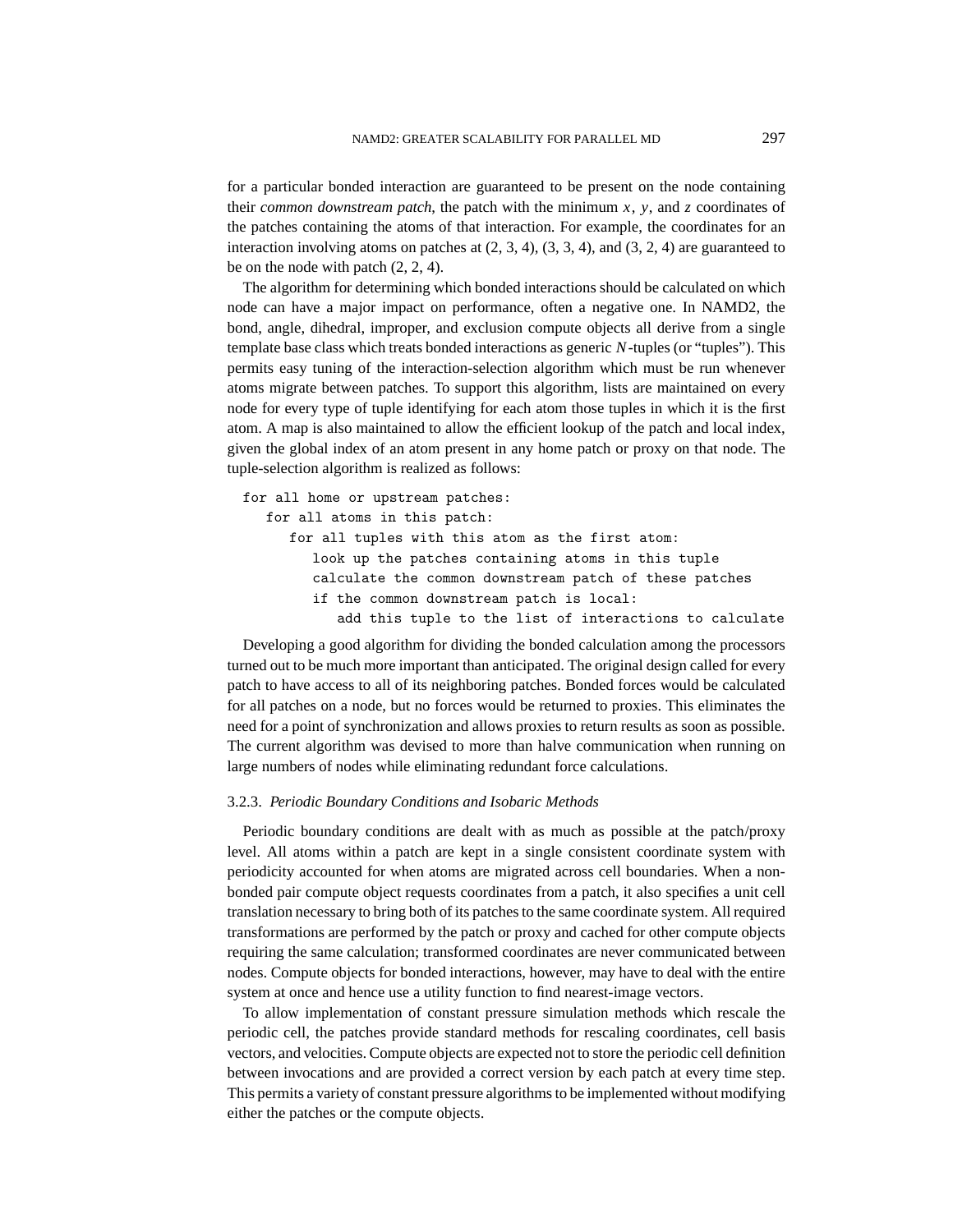## **3.3. Multiparadigm Programming Approach**

One of our major design decisions to use the multiparadigm approach for implementation of NAMD2 was based on the following requirements:

• NAMD2 must be able to utilize the DPMTA module which is written in PVM [45], without having to pay the overhead of interacting with separate PVM processes.

• The performance-critical core of parallel computation must be written in Charm $++$  [25], to take advantage of its message-driven execution for adaptive overlap of communication with computation, and the ability to prioritize messages.

• The coordination logic of the program must be modularly separated from the parts of the program that implement the parallel mechanics needed to execute it.

• Nearly half of the code involved parallel initialization, using synchronous message passing. Reusing code from the original NAMD without extensive modification was desirable.

Traditional implementations of these paradigms cannot work together in a single application, because the control-regimes for these paradigms are seemingly incompatible. Fortunately, Converse [23], described in the next subsection, allowed us to use these different paradigms in NAMD2.

# 3.3.1. *Converse: An Interoperable Runtime System*

Converse provides a portable framework that supports multilingual parallel programming (a) by using a common scheduler's queue for entities across languages, (b) by providing a customizable scheduler that is exposed to language runtimes, and (c) by providing a component-based architecture with support for many common building blocks of parallel run times.

A specific language implementation in the Converse framework incorporates only the necessary components, customizing them as needed, thus incurring minimal overhead. The components provided by Converse include a machine interface (that supports communication, timers, and other operating system calls), scheduler queues, a threads package, a message manager, and a load-balancing package. Over a dozen languages based on different paradigms, including Charm++ and PVM, have been implemented on top of Converse [26].

Converse has been implemented on several parallel platforms, including workstation cluster, IBM SP2, Convex Exemplar, SGI Origin 2000, Cray T3E, and Intel Paragon. Porting Converse to a new machine is relatively easy because only a small machine-dependent component needs to be rewritten.

#### 3.3.2. *Paradigms Used in NAMD2*

Using different languages for implementing different modules, we were able to address all of the above requirements (see Fig. 4).

The initialization code involved reading in the data from the disk, and installing individual data structures on the parallel processors. To avoid race conditions, it used synchronous message passing, with tagged messages and blocking receives. The SM language provides such message passing with lower overhead than PVM or MPI. Also, in SM, an innovative use of message streams allowed us to streamline messages without fully assembling them. This resulted in major saving in memory requirements in the initialization phase.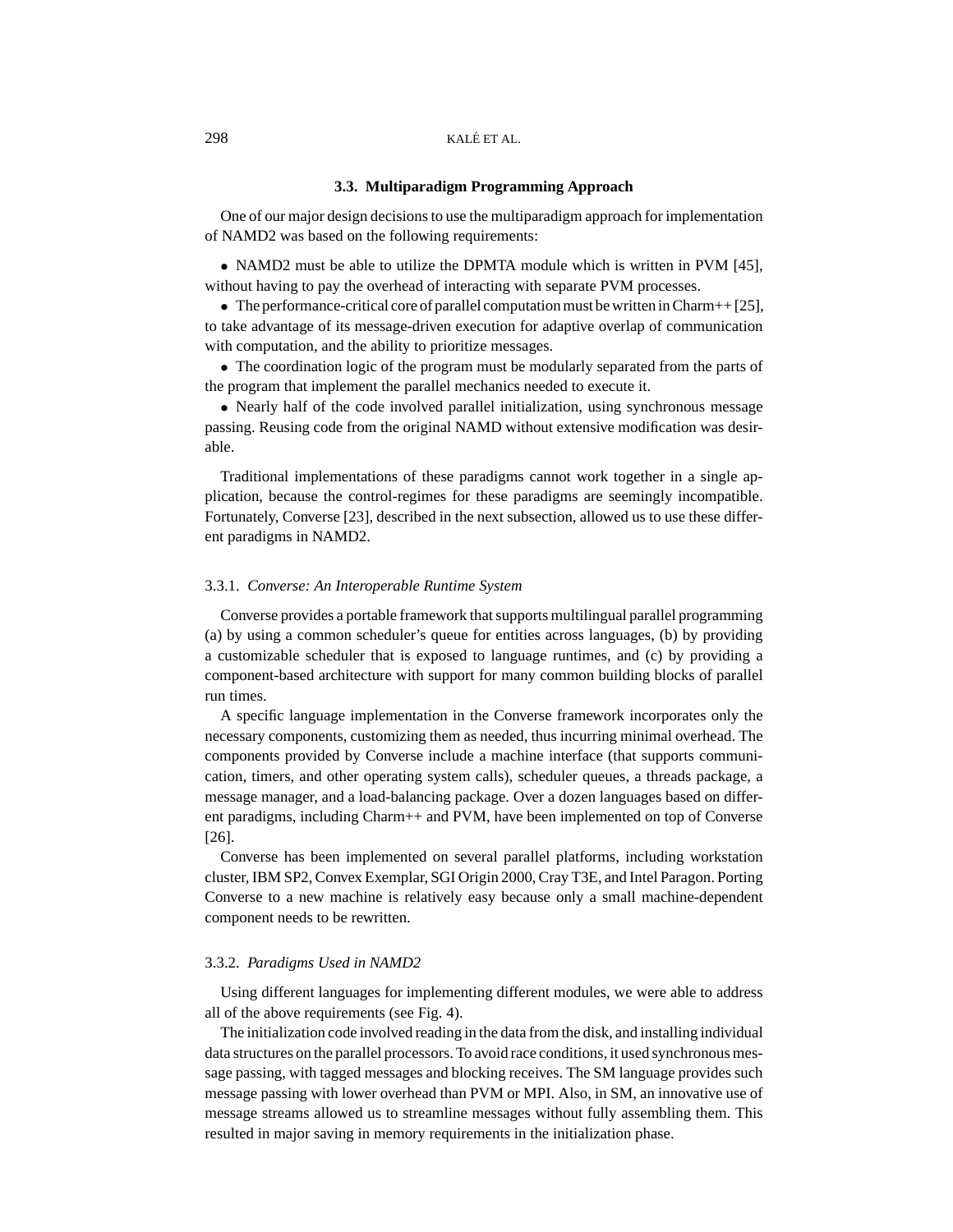

**FIG. 4.** NAMD architecture.

We were able to reuse the DPMTA module by linking it with the implementation of PVM on Converse.

The remaining requirements presented a major challenge. Writing the code for core computations entirely in Charm++ would lead to good performance, and also reasonable perspicuity. However, we wanted to separate the algorithmic logic from the parallel logic, so that someone wishing to change the basic numerical algorithm (e.g., Verlet-I integration, Langevin dynamics) can do so without being encumbered by the parallel logic. This was accomplished by observing that the algorithmic logic involves the description of the life cycle of a patch: sequencing of the steps of the algorithm, and choosing individual subalgorithms for each step. In contrast, the parallel logic involves movement of data, triggering of computations based on the availability of data, and interprocessor synchronization. The latter can be thought of as mechanisms under control of the algorithmic logic, encapsulated in the sequencer object.

As there are multiple patches per processor, multiple sequencers must be active on individual processors, with the possibility that they may not be in lock-step. Some sequencers may be lagging behind, while others race ahead, constrained only by the data dependencies. Periodically each sequencer must wait for its data to become available, while one of the other sequencers on the processor can continue. Also, the bulk of parallel computations in Charm++ modules must be allowed to execute interleaved with the sequencers. This suggested the use of threads for implementing sequencers. Normally, it would be difficult to concurrently run multiple threads and message-driven objects in the same program. For one thing, Charm++ would use its own message-driven loop to schedule messages for its objects, which would conflict with the thread scheduler. Running Charm++ in one of the threads is not a good solution, because of the stack space limitations imposed by threads, and the context-switching overheads of threads, which we wish to avoid for the fine-grained dominant computations. However, the threads implemented within Converse allow applications to mix threaded and non-threaded computations effectively. The common scheduler can switch between threads and objects, while allowing unlimited stack space to the objects.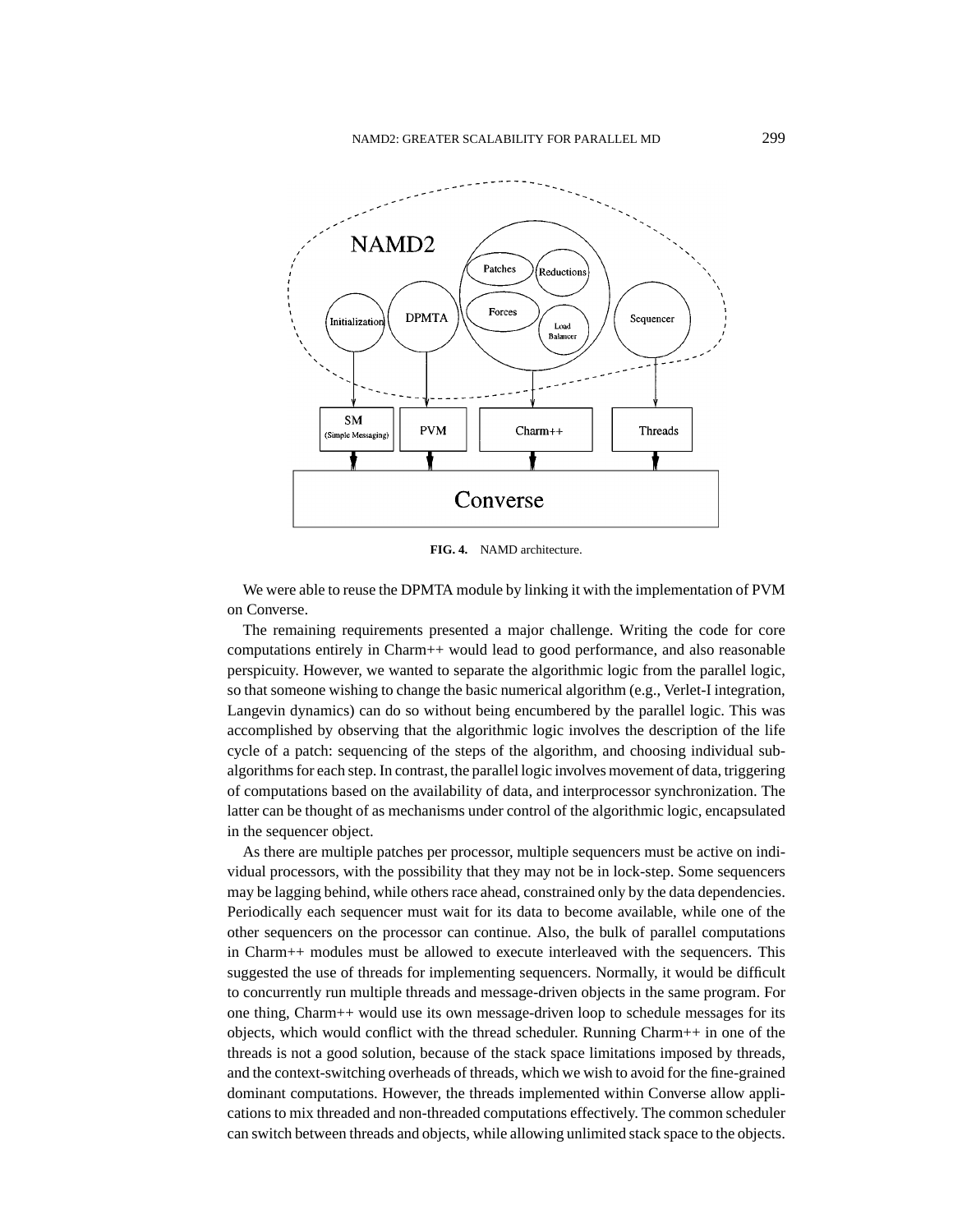In spite of the modular separation of the sequencing operations provided by the use of threads, two significant problems remained in using threads. The first problem was the overhead of thread context-switching, and the second was wastage of memory space due to over-estimating the stack size needed for threads. Our experiments comparing the overheads of thread context-switching to the message-driven scheduling showed [22] that in many programs, this overhead can be a significant factor in program performance. Also, our efforts to run NAMD2 on machines with limited swap space indicated that many real parallel machines do not have enough memory to run thousands of threads. However, creating thousands of message-driven objects is almost always possible on these machines. Our research on creating a low-overhead and lightweight programming abstraction resulted in Structured Dagger, a coordination language for message-driven parallel programming [22]. We have since reimplemented one of the sequencer algorithms using this language.

#### **4. SCALABILITY AND PARALLEL PERFORMANCE**

Although the previous section described how NAMD2 performs its calculations efficiently, if the load is not properly balanced, the program will not achieve good scalability. This section describes the load balancing algorithm used by NAMD2 and the resulting performance.

## **4.1. Load Balancing**

The parallel efficiency of NAMD2 is highly dependent on efficient load distribution. Computational time is consumed mainly by two object types, patches and force objects. To distribute these objects, NAMD2 performs two types of load balancing, initial load balancing and dynamic load balancing.

Initial load balancing occurs at program startup. Patches are distributed using a recursive bisection algorithm, to distribute atoms approximately evenly, while still maintaining data locality. All of the bond force objects are distributed next, one per processor. Finally, the non-bonded force objects are distributed. Non-bonded force objects for patch self interactions are first placed on the same processors as their patches. Patch-pair force objects are next distributed to the *upstream processor* for the two patches. This guarantees that communication is initially minimized, since the same proxies required for the bond computations are also used for the non-bonded force objects. It does not necessarily result in an optimum load balance, since patch locality probably results in the distribution of clusters of computationally intensive force objects to a small number of processors, but by minimizing communication, the strategy promotes effective dynamic load balancing.

NAMD2 relies on a dynamic, measurement-based load balancing scheme to achieve efficient throughput. Heuristic-based static load balancing schemes exhibit several disadvantages in molecular dynamics. The first difficulty we ran across was determing the computational load represented by a particular force object. Processor speed and inter-processor communication costs both affect the heuristic model of load necessary for static load balancing. Determining an accurate model for all the different architectures NAMD2 runs on was prohibitively time consuming. Therefore, NAMD2 was designed to measure the actual time consumed by various objects and use those data to redistribute these objects efficiently. This method produces the additional benefit that it can be repeated during a run, to react to changes in load distribution as the atoms move during the evolution of the simulation.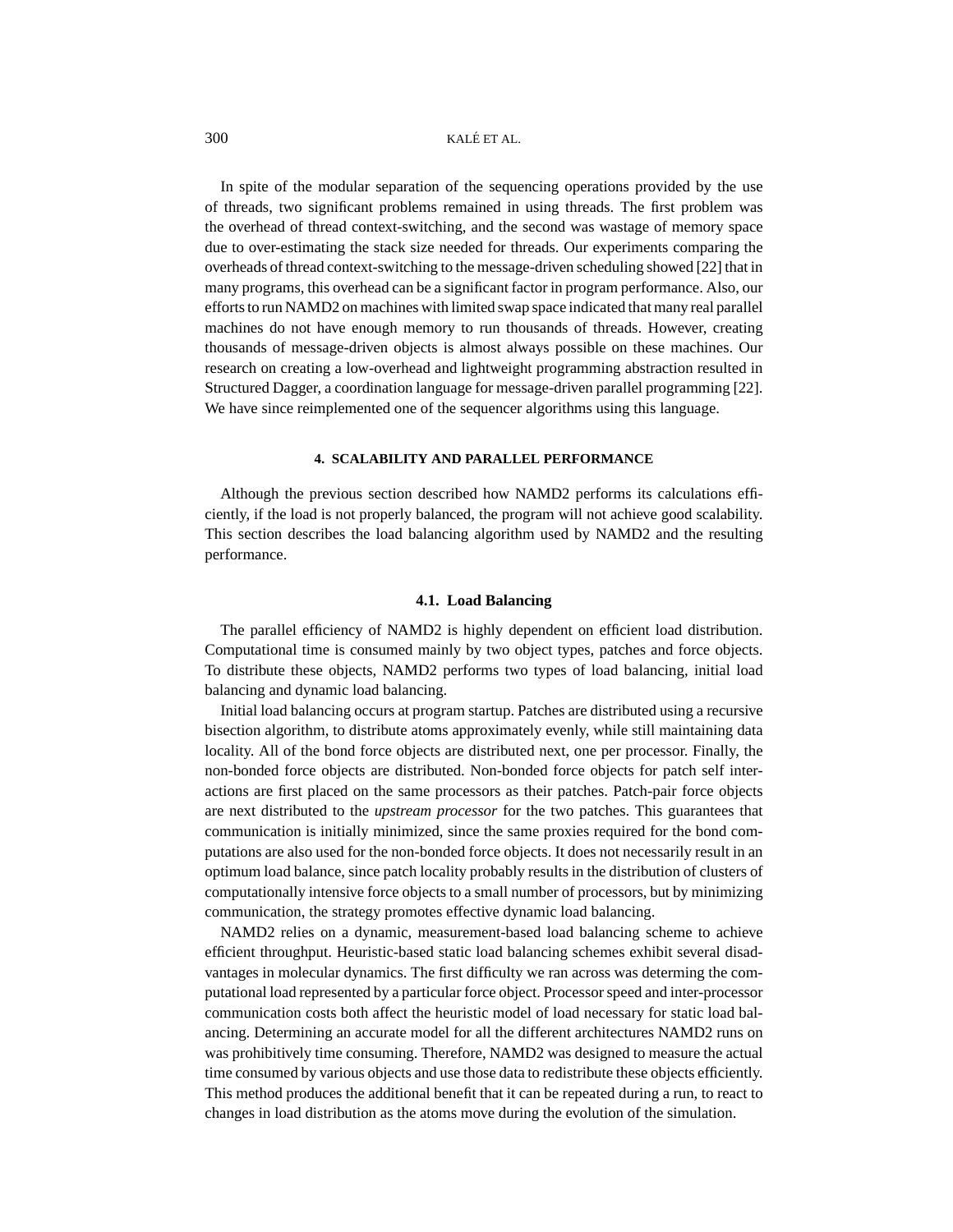*Migratable* objects are those objects which can be moved to a new processor during a simulation. Ideally, any work should be assignable to any processor, but making objects migratable complicates their code. In NAMD2 we chose to make only non-bonded compute objects migratable. These objects consume the majority of the simulation time; yet there are enough of them to provide sufficient freedom to balance the load. The load balancer treats non-migratable work, including integration and bond force evaluation, as background load which does not change, but must be considered when distributing the migratable objects.

Simulations execute the following procedure to perform load balancing. First, the simulation runs for a small number of steps, typically lasting a few minutes. Migratable object times are measured during this time. In addition, the Converse system provides a means of measuring idle time for each processor, so non-migratable load is determined by  $t_{\text{non-migratable}} = t_{\text{total}} - t_{\text{idle}} - t_{\text{migratable}}$ . After a particular simulation step, the program collects the load data from each processor, computes a new load distribution, and moves the migratable objects.

The load balancing algorithm we selected uses a modified greedy algorithm to distribute load while keeping the amount of communication small. A min-heap stores the currently assigned load on each processor, so the most lightly loaded processor can be easily retrieved. The initial processor load is the measured background load for that processor. Migratable objects are also stored in a max-heap to allow the most expensive compute objects to be assigned first. The load balancer also uses a map of required proxies, i.e., the proxies required for the calculations of bonded forces. The load balancer makes no distinction between patches and proxies, so when the following description mentions proxies, it also refers to patches. An average load is computed from the total measured load. Then each migratable object is examined, starting with the most expensive. The load balancer considers three possible locations for the compute: the least-loaded processor already receiving both proxies, one proxy, or no proxies. The object is assigned to the two-proxy processor if the resulting load on the processor is less than the average load times an overload factor. Otherwise the one-proxy processor is considered, and finally, if necessary, the no-proxy processor. Then the load balancer adds the object load to the selected processor's total load, and updates the proxy map. A fairly generous overload factor is selected, so that data locality is more important than exact load balance. This procedure repeats until all compute objects are assigned.

A refinement procedure is next used, to fine-tune the load balancing produced by the sorting algorithm. The load balancer makes a second pass through the processor assignments. A smaller overload factor is selected, and any processors whose load exceeds the average by more than the overload factor has a number of force objects moved to lighter loaded processors, using the same selection criteria described above. Since the threshold is now lower, this procedure is likely to add a few more proxies, but produces good load balance with small communication overhead.

After refinement, the simulation resumes using the new object placements. Although the new load balance is good, the changes in the communication patterns produce changes in the background load, which the previous load balancing did not take into account. Therefore, the simulation runs for a few more steps, then stops for a second load balancing. This time the load balancer only performs the refinement step, resulting in just a few adjustments to the object placement. The resulting load assignment produces well-balanced load distribution, as shown in Fig. 5.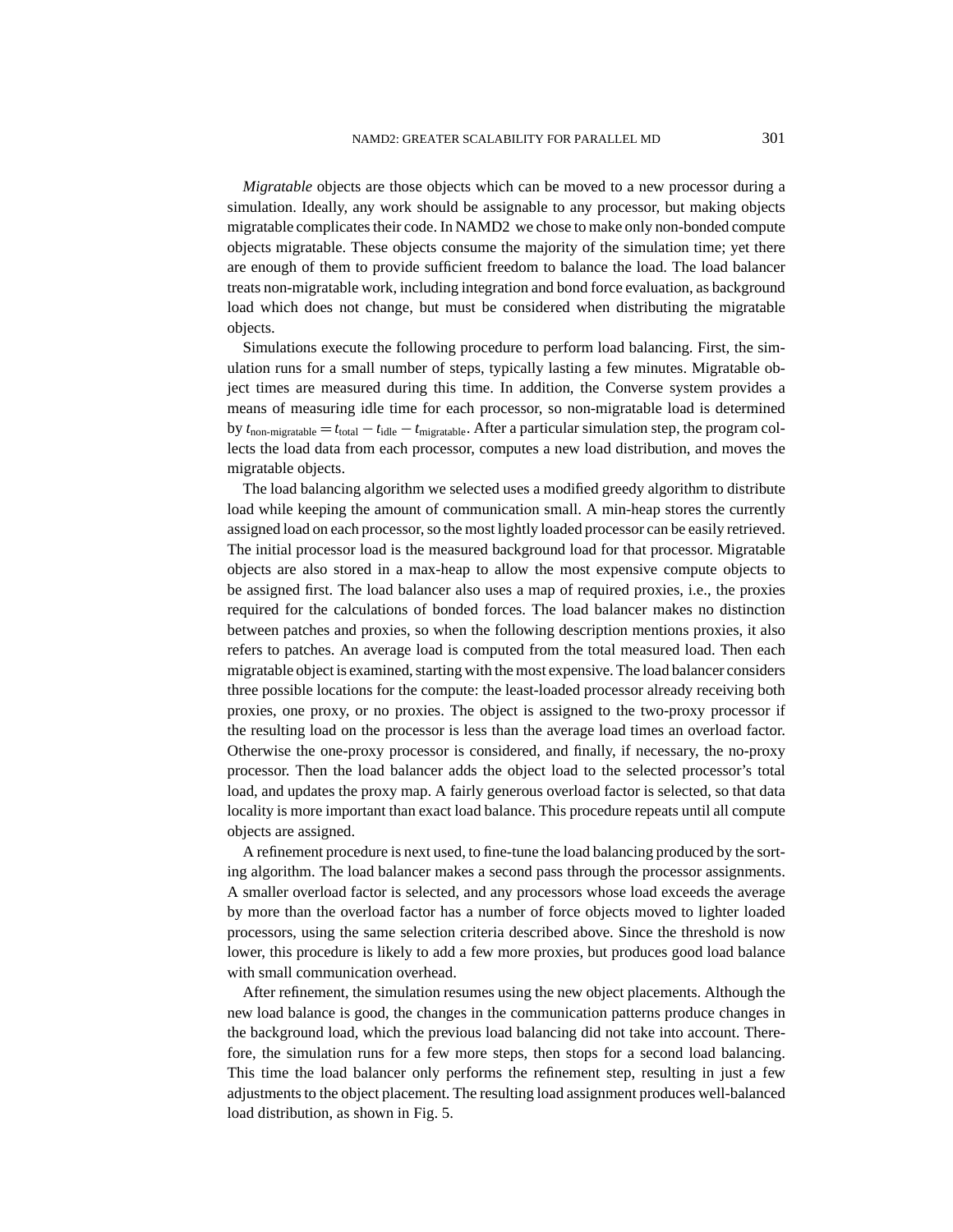

**FIG. 5.** Load distribution for a 16 processor simulation, showing the load before (left) and after (right) the load balancer is run.

#### **4.2. Parallel Performance**

NAMD2 has demonstrated good performance on many parallel machines. Table II shows the performance data obtained while running three benchmarks of varying sizes on the Cray T3E. The systems chosen range in size from 3800 atoms to 92,000 atoms. The largest configuration used (ApoA-I) was a periodic simulation, while the other two were nonperiodic. The tables show time per integration step in seconds, and the corresponding speedup obtained. In some cases, the memory per processor was insufficient to allow runs on small numbers of processors. In those cases, the speedup has been estimated using the speedup factors obtained on smaller molecules. This is conservative, as the speedups typically get better when a larger number of atoms are involved on the same number of processors. Figure 6 demonstrates that NAMD2 achieves good scaling (speedup of over 180 on 220 processors) even on large numbers of processors, for sufficiently large simulations.

As can be seen, speedups around 100 were obtained with 128 processors, and they seem to increase with the same efficiency beyond 128 processors. The speedups were calculated in comparison with the one-processor performance of NAMD2. This raises the question of how well NAMD2 performs sequentially. As Table IV shows, the sequential performance of NAMD2 is better than its predecessor and X-PLOR, which was used as a specification

| Simulation<br>No. of atoms    |                 |              | Processors      |                  |               |               |               |               |               |              |  |
|-------------------------------|-----------------|--------------|-----------------|------------------|---------------|---------------|---------------|---------------|---------------|--------------|--|
|                               |                 |              | 2               | 4                | 8             | 16            | 32            | 64            | 128           | 160          |  |
| bR<br>$3,762$ atoms           | Time<br>Speedup | 1.138<br>1.0 | 0.578<br>1.97   | 0.315<br>3.61    | 0.158<br>7.20 | 0.086<br>13.2 | 0.048<br>23.7 |               |               |              |  |
| <b>ER-ERE</b><br>36,573 atoms | Time<br>Speedup |              | 6.115<br>(1.97) | 3.099<br>3.89    | 1.598<br>7.54 | 0.810<br>14.9 | 0.397<br>30.3 | 0.212<br>56.8 | 0.123<br>97.9 | 0.098<br>123 |  |
| $ApoA-I$<br>92,224 atoms      | Time<br>Speedup |              |                 | 10.760<br>(3.88) | 5.464<br>7.64 | 2.850<br>14.7 | 1.470<br>28.4 | 0.729<br>57.3 | 0.382<br>109  | 0.321<br>130 |  |

**TABLE II Execution Time (Seconds) per Time Step for Several Simulations on the CRAY T3E (450-MHz Processors)**

*Note*. All the simulations were run using a 12-Å cutoff. Some simulations could not run on small numbers of processors due to lack of memory, so speedup numbers in parentheses are estimates.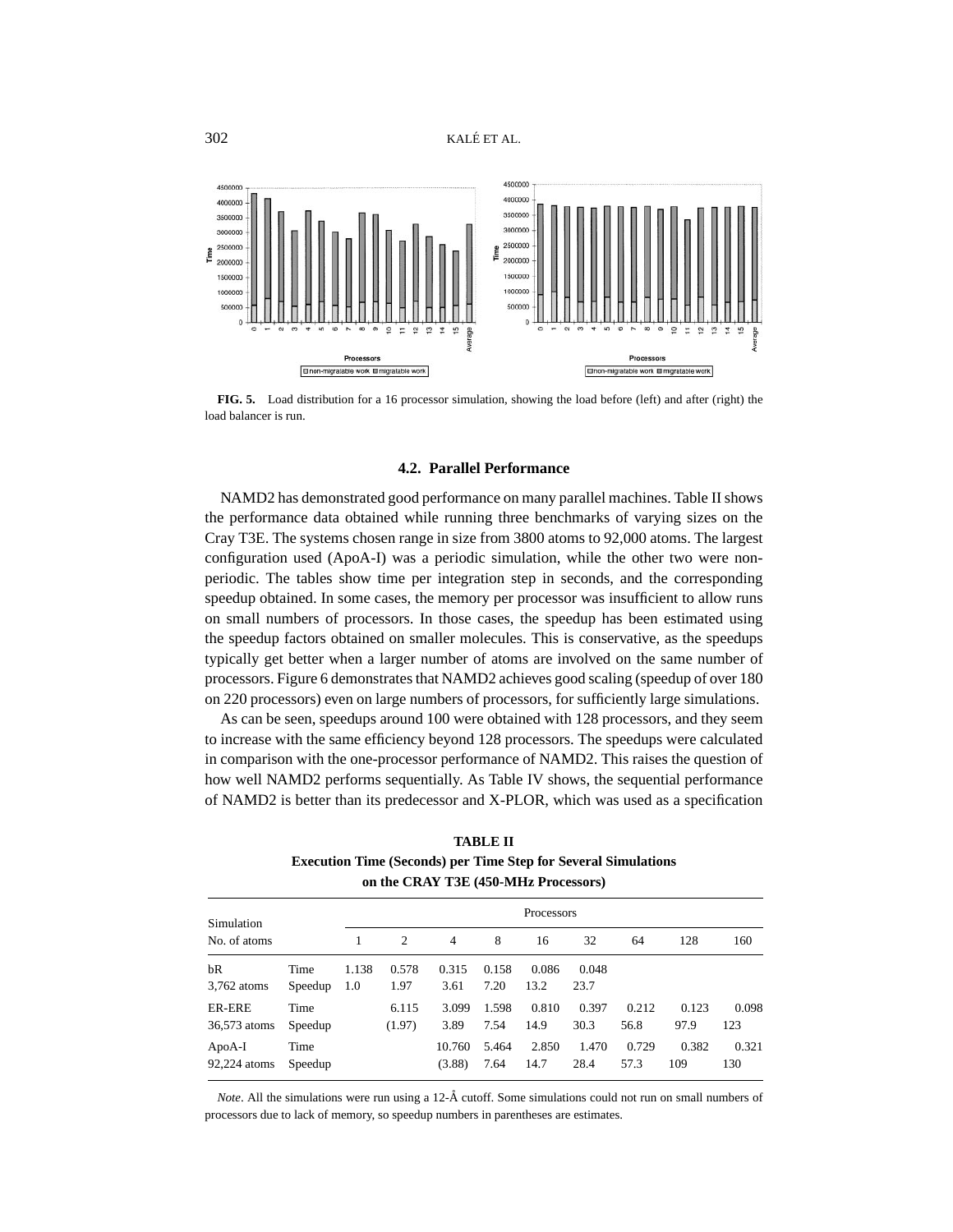

**FIG. 6.** The speedup for ApoA-I (92,224 atoms, 12-Å cutoff) on the ASCI-RED.

for both NAMD and NAMD2. Although benchmark times of other popular MD programs suggest that NAMD2 is comparable in sequential performance and superior in speedup, we have not yet done experiments to compare the performance of NAMD2 with other programs for identical molecules with identical force-field parameters. We plan to perform these comparisons soon.

NAMD2 is designed to be portable, and uses a portable runtime framework (Converse). Porting NAMD2 to new machines still required us to modify the program to satisfy the vagaries of  $C_{++}$  compilers on different machines. Other than that, the porting was straightforward. In particular, no machine specific performance tuning was necessary. Table III shows the performance obtained while simulating ER-ERE on a variety of parallel machines.

Although the parallel performance of NAMD2 is quite good, it still leaves room for improvement. The efficiency on 128 processors is close to 80%. Although part of the efficiency loss is inevitable due to communication overhead, we believe that further improvement is possible. Our analysis indicates that about half of this loss (10%) is due to communication

|                                 | 12-A Cuton) on several I alance machines |              |                |                |                             |               |               |               |               |              |              |
|---------------------------------|------------------------------------------|--------------|----------------|----------------|-----------------------------|---------------|---------------|---------------|---------------|--------------|--------------|
|                                 |                                          | Processors   |                |                |                             |               |               |               |               |              |              |
|                                 |                                          | 1            | 2              | $\overline{4}$ | 8                           | 16            | 32            | 64            | 128           | 160          | 192          |
| T3E<br>450 MHz                  | Time<br>Speedup                          |              | 6.12<br>(1.97) |                | 3.10 1.60<br>3.89 7.54 14.9 | 0.810         | 0.397<br>30.3 | 0.212<br>56.8 | 0.123<br>97.9 | 0.098<br>123 |              |
| Origin2000<br>195 MHz           | Time<br>Speedup                          | 8.28<br>1.0  | 4.20<br>1.96   | 2.17 1.07      | 3.80 7.74                   | 0.542<br>15.3 | 0.271<br>30.5 | 0.152<br>54.3 |               |              |              |
| <b>ASCI-RED</b><br>200 MHz PPro | Time<br>Speedup                          | 28.0<br>1.0  | 13.9<br>2.01   |                | 7.24 3.76<br>3.87 7.45 14.7 | 1.91          | 1.01<br>27.9  | 0.500<br>56.0 | 0.279<br>100  | 0.227<br>123 | 0.196<br>143 |
| HP735/125<br>125 MHz            | Time<br>Speedup                          | 24.1<br>1.0  | 12.4<br>1.94   | 3.77 6.54      | 6.39 3.69                   |               |               |               |               |              |              |
| <b>LINUX</b><br>400 MHz PII     | Time<br>Speedup                          | 12.34<br>1.0 | 6.42<br>1.92   | 3.28 1.69      | 3.77 7.30                   | 1.01<br>12.21 | 0.62<br>19.90 |               |               |              |              |

**TABLE III Execution Time (Seconds) per Time Step for ER-ERE (36,573 Atoms, 12-A Cutoff) on Several Parallel Machines ˚**

*Note*. The HP735 workstations are interconnected with a 100 Mb/s ATM switch. The Linux machines use 100 Mb/s switched Ethernet.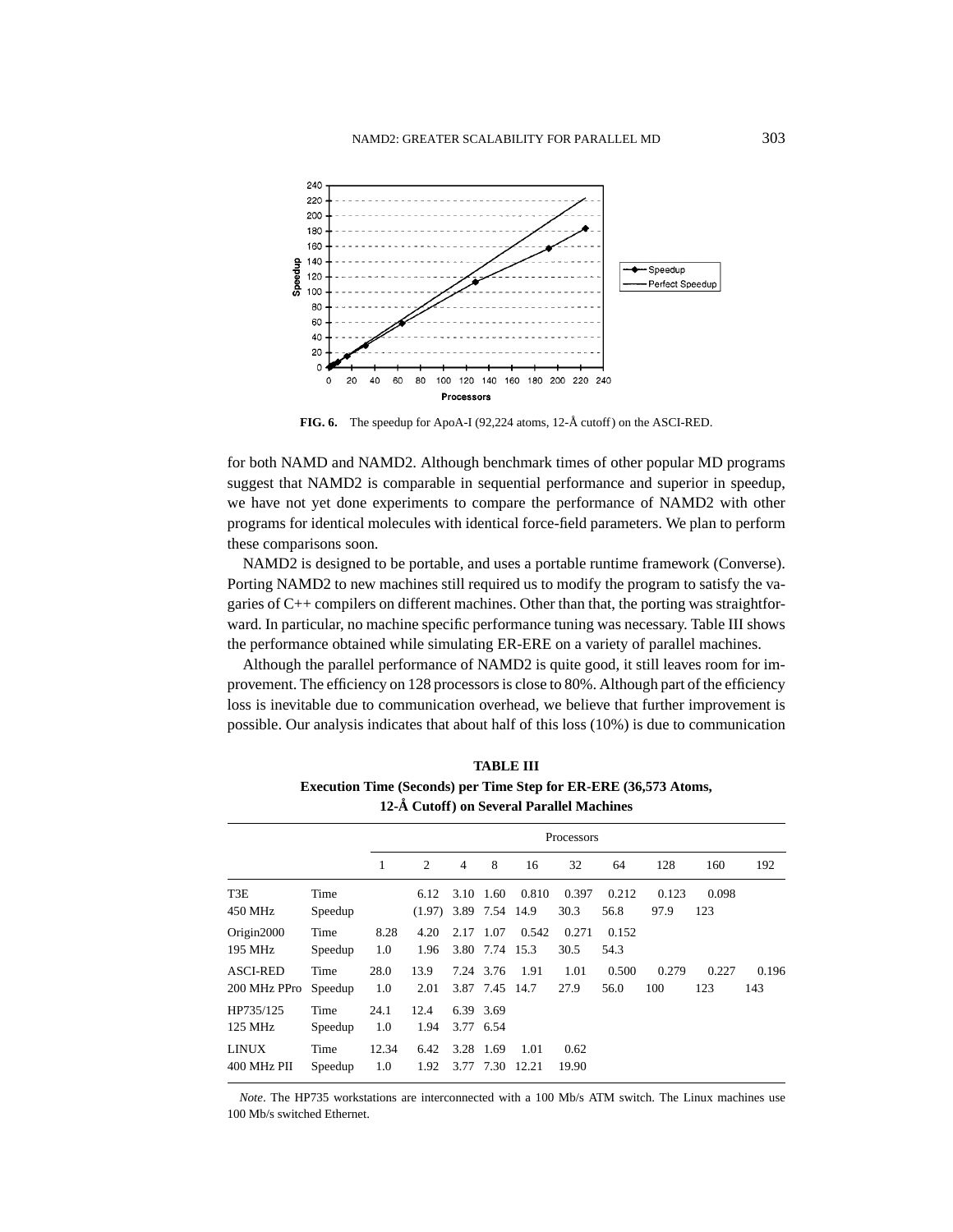#### **TABLE IV**

| Program | X-PLOR | NAMD 1.5 | NAMD <sub>2</sub> |
|---------|--------|----------|-------------------|
| Time    | 8.1    | 8.8      | 6.1               |

**Execution Time (Seconds) per Time Step for Several Simulation Programs on a Single HP735/125 Workstation**

*Note*. The simulation is a 14,532 atom simulation of a protein in water with an  $8.5-\text{\AA}$  cutoff.

overhead and increased time for some of the force calculations when done in parallel. The other 10% is idle time, spent waiting for messages. This is due to a combination of load imbalance and message scheduling. We believe that improvements to our load balancer, combined with the use of priorities for messages (which are supported by Charm++), will allow us to decrease the idle time further.

Some of the features of  $C++$  do impose a speed penalty, so profiling information was employed to pinpoint the parts of the code that penalized performance, and these portions were hand-tuned for best performance.

NAMD2 currently does not use pair-lists, relying instead on the fact that only a small subset of the atoms (those in the neighboring patches) must be examined for each atom. Although this strategy yields good performance, it is possible that either incorporating pairlists or partitioning atoms into cells smaller than the patch size will yield further performance improvements.

The current load balancer does not take the interconnection topology of the host computer into account. This is valid for many parallel machines, such as the Cray T3E. However, an increasing number of parallel machines exhibit a two-level architecture: a collection (from 2 to 32) of shared memory processors, connected to other similar nodes via an interconnection topology. In other machines, the communication time (and bandwidth utilized) varies widely depending on which processors are communicating. We plan to develop a load balancing strategy that adapts itself to the communication architecture.

Our benchmarks above describe only cutoff electrostatics performance of NAMD2. The long-range interactions in NAMD can be computed using the DPMTA library developed at Duke University. The parallel performance of DPMTA has been documented in [40]. The performance of the long-range interactions phase is orthogonal to that of the rest of NAMD2. In the future, we plan to experiment with other methods for long-range electrostatics, such as particle–particle particle–mesh methods, and with tighter integration of such libraries to improve performance.

#### **5. EXTENSIONS**

This section describes a set of features added to NAMD2 on top of the basic design described above. In addition to demonstrating the added functionality of the program, the subsections below also illustrate the extensibility of the core design. Current extensions to the program center on full electrostatics methods, modifications and improvements to the integrator, and new ways for the user to control and analyze the simulation via additional forces. Not detailed below are simple single-body forces present in NAMD2 such as harmonic restraints and soft-wall boundaries.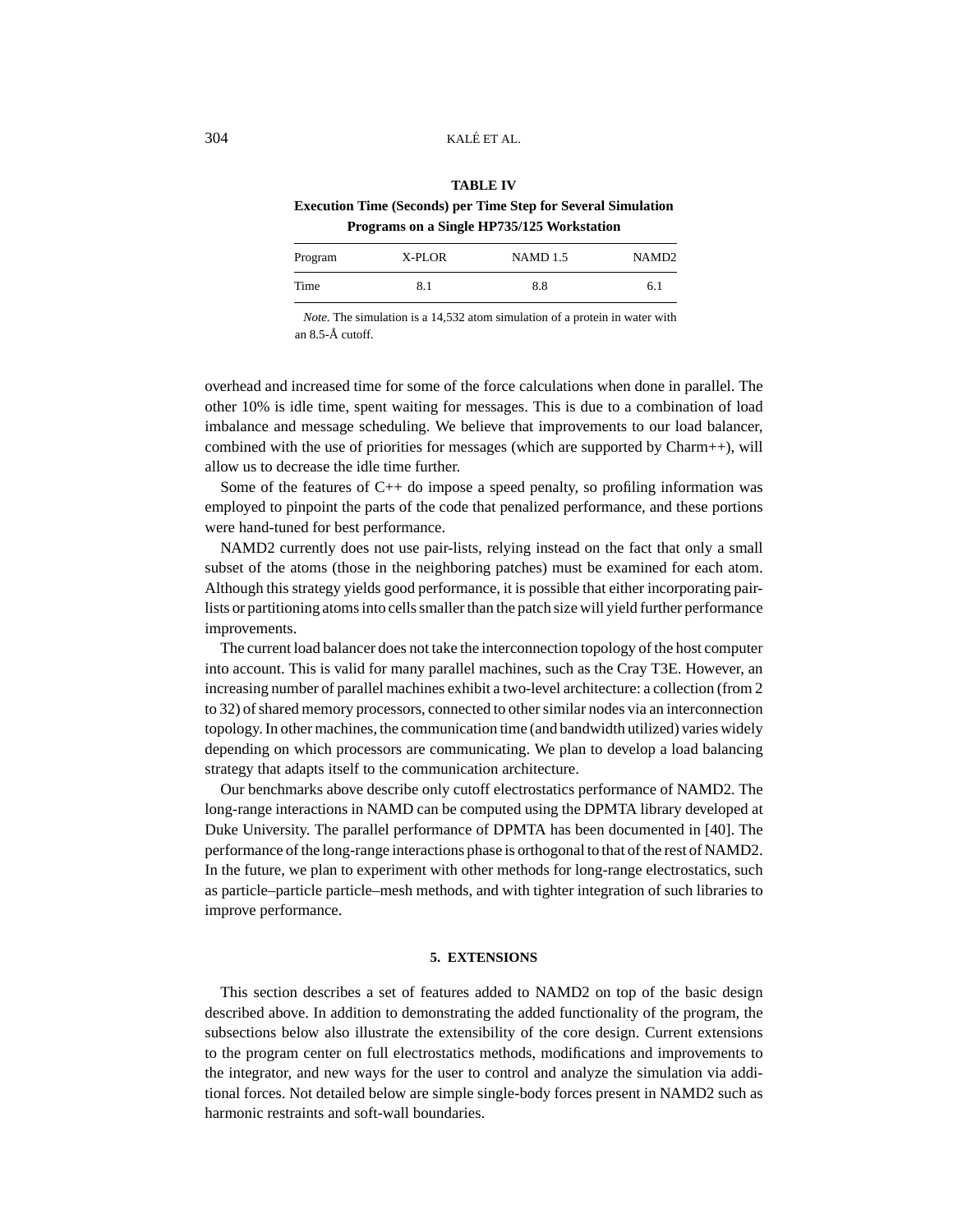#### **5.1. Full Electrostatic Evaluation**

NAMD2 provides three methods for incorporating long-range electrostatic forces into a simulation. The communication patterns employed by these methods do not correspond to the spatial decomposition used for short-range interactions and the code may be developed externally. Hence, a standard interface to these external parallel libraries has been developed. Every full electrostatics calculation is carried out by one compute object on each node which receives charges and coordinates for all of the atoms on that node. These objects are responsible for calculating a simple electrostatic potential and returning energies and forces for all atoms. No exclusions, cutoffs, or splitting functions are calculated in the full electrostatics modules.

#### 5.1.1. *Direct Calculation*

The naive approach to electrostatic evaluation, in which forces are computed directly between all pairs of atoms, is primarily used for testing. The algorithm is implemented by passing coordinates and forces halfway around a ring, using Newton's third law to eliminate redundant calculations. Ewald summation is not implemented; the nearest-image convention is used for periodic systems. Despite scaling as  $N^2$ , direct calculation is more efficient for small systems than methods with better scaling, but more complexity.

#### 5.1.2. *DPMTA: Fast Multipole Algorithm*

The variant of the fast multipole algorithm (FMA) [13] and Barnes–Hut treecode algorithms [2] implemented in DPMTA [40] begins by dividing simulation space into cells. Multipole representations of the charges within each cell are constructed and combined within an oct-tree to form a full hierarchy of representations. Multipoles from cells beyond a cutoff distance are used to construct a local Taylor series expansion of the electrostatic field within each cell, which is then used to calculate forces on individual particles. Forces between atoms in cells which are too close together to be treated as multipoles are calculated directly. Unlike many multipole-based implementations, DPMTA does support periodic boundary conditions. FMA scales linearly (under certain conditions, more generally it is of order *N* log *N*) but with a large constant factor, making it expensive for small systems. In addition, the forces calculated by DPMTA change discontinuously as particles cross boundaries between cells. For this reason, greater accuracy and larger numbers of multipoles must be used for a simulation to conserve energy than would otherwise be needed to obtain a sufficient approximation of the long-range electrostatics of the system, further slowing the calculation. DPMTA is implemented with PVM and hence its incorporation would have been much more difficult without the multi-paradigm capabilities of Converse.

#### 5.1.3. *DPME: Particle Mesh Ewald*

The particle–mesh–Ewald (PME) [9, 11] algorithm in NAMD2 is currently based on DPME [46]. As the name implies, this method is only applicable for periodic boundary conditions. Similarly to particle–particle–particle–mesh  $(P<sup>3</sup>M)$  [17, 28, 39], PME divides the electrostatic potential into a local interaction which must be calculated within a cutoff, and a smooth, long-range interaction which is evaluated on a grid via a three-dimensional fast Fourier transform. Owing to the FFT, the complete algorithm scales as *N* log *N*. Since the local interaction has a simple analytical form, it has been incorporated into the cutoff non-bonded evaluation mechanism of NAMD2. At present, one collects all data for the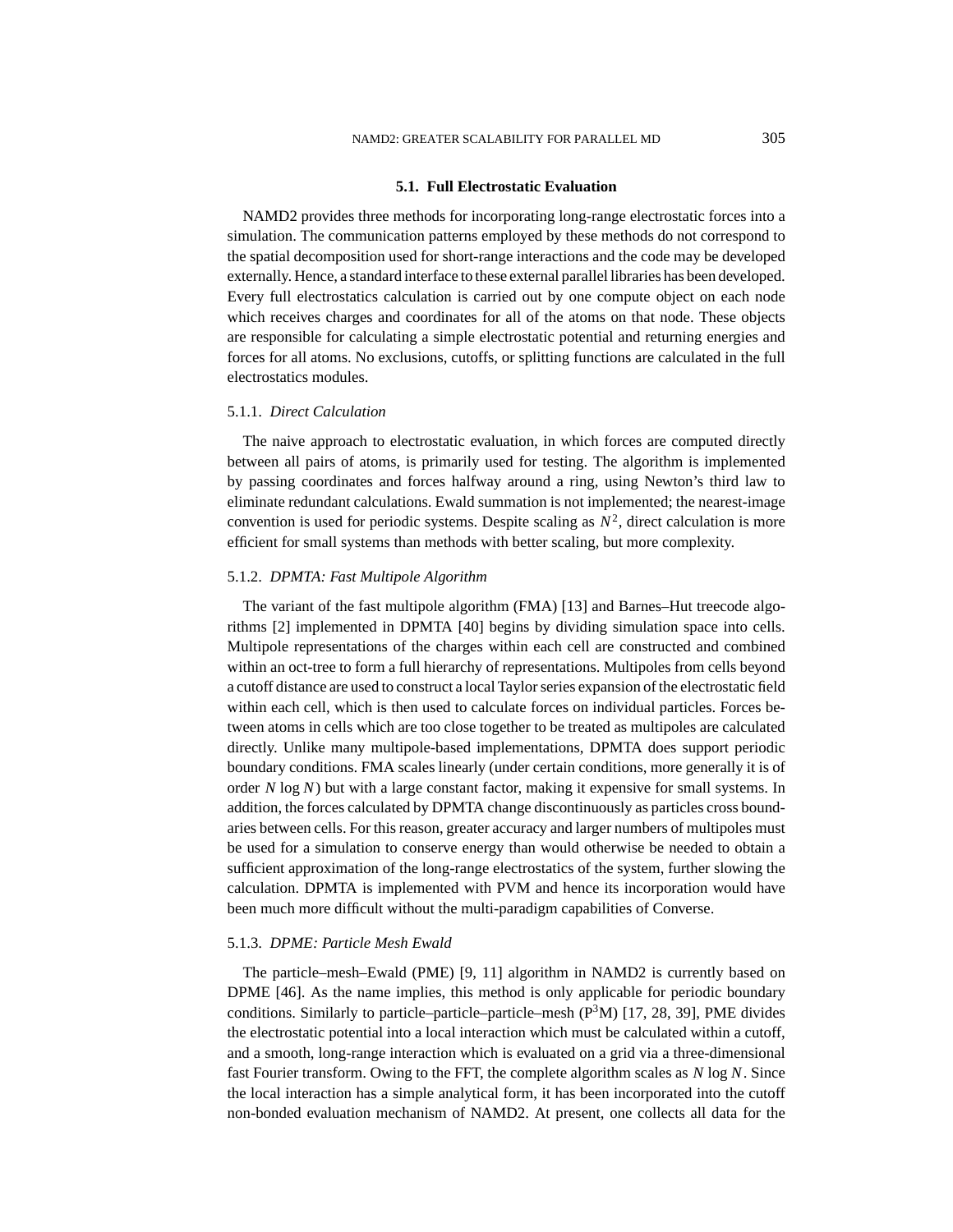FFT on a single node rather than attempting to distribute the relatively inexpensive FFT. However, for the method to scale beyond tens of processors this serial bottleneck will have to be eliminated, although this may be accomplished by distributing the FFT among a small subset of the processors to limit communications. DPME is implemented such that the calculated forces are analytical derivatives of a smooth potential energy approximation. Therefore the required accuracy for a simulation will be determined by the required accuracy to capture the effects of long-range electrostatics rather than energy conservation. DPME also uses PVM, again reinforcing the utility of the multi-paradigm capabilities of Converse.

#### **5.2. Alternate Integration Methods**

One of the goals for NAMD2 was to allow the integration method to be obvious and modifiable. This was addressed in the design via the sequencer threads, which allow the parallel algorithm to be written sequentially. With a master sequencer thread to support operations on global quantities such as temperature and pressure, NAMD2 is capable of implementing most *explicit* isothermal and/or isobaric simulation methods using single or multiple time steps. These features are currently being developed. Currently all of the production simulation algorithms are incorporated into a single sequencer function while an alternate test sequencer is used for verifying certain parallel methods.

#### 5.2.1. *Triple Time Stepping*

For greater efficiency, NAMD2 allows the force field to be split into three parts based on their frequency of variation. All bonded forces (bonds, angles, dihedrals, and impropers) are considered quickly varying, non-bonded forces (electrostatics and Lennard-Jones) within a cutoff are slower, and long-range electrostatics (separated from local electrostatics by a smooth splitting function) vary on the slowest time scale. In a typical simulation, the three parts of the force field would be evaluated on 1, 2, and 4 fs intervals, respectively, and the symplectic r-RESPA integrator [47, 50] would be used. In fact, long-range electrostatics vary much more slowly than 4 fs, but frequent evaluation is necessary to avoid resonance [4]. Although support for splitting forces into different classes is required throughout the code, the integrator itself is fully contained in the sequencer.

#### 5.2.2. *Rigid Bonds to Hydrogen*

Bonds to hydrogen atoms, as well as H-O-H angle in water, can be fixed using the SHAKE/RATTLE algorithm [42, 1] to increase the time step or implement certain water models. This calculation is localized to a single patch since hydrogen atoms are stored on the same patch as the heavier atoms to which they are bonded. Rigid bonds increase simulation speed by eliminating the fasted vibrations in the molecule, allowing the time step to be roughly doubled to 2 fs. In contrast to triple time stepping above in which non-bonded forces are evaluated less often than bonded forces, rigid bonds avoid the extra communication required for bonded-only force evaluations. In addition, rigid bonds eliminate the highest frequency resonances in the system, allowing long-range electrostatics to be evaluated at 8-fs intervals.

#### **5.3. Simulation Control and Analysis**

The processes of interest in many biomolecules occur often on microsecond time scales. Therefore it is necessary to enforce a desired process in order to gain any information during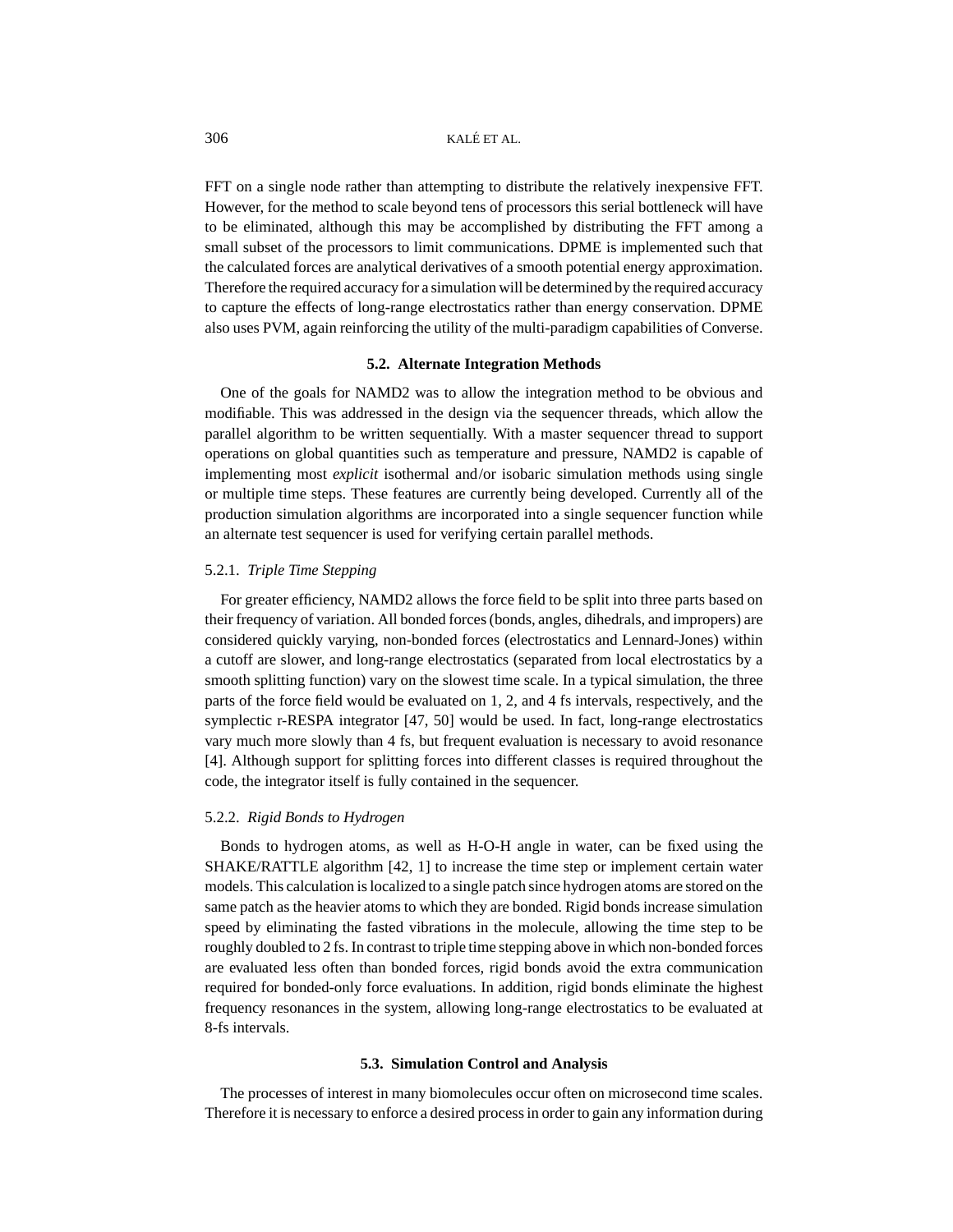the few nanoseconds of a typical MD run. With its modular design, NAMD2 has addressed this need well, as demonstrated by the four methods currently implemented. The Steered Molecular Dynamics module seeks maximum parallel efficiency by performing most force calculations locally and only communicating across nodes when absolutely necessary. In contrast, the Tcl, free energy, and MDScope modules described below enjoy a simpler implementation by deriving from a common subclass which collects requested atoms to the master node and broadcasts forces generated by the module. Typically a small number of atoms are involved and this communication overlaps with the force computation, resulting in minimal effects on performance.

## 5.3.1. *Steered Molecular Dynamics*

Steered Molecular Dynamics (SMD) [14, 27, 20] is a simulation technique in which time-dependent forces are applied to certain atoms of a molecule. Recording the applied forces and resulting positions over time gives insight into problems such as unbinding of ligands from proteins. SMD is implemented as additional force objects acting on each patch. The applied forces are combined with the normal bonded and non-bonded forces, so only isolated changes, and the creation of a new compute class, were needed to add the fuctionality to NAMD2.

# 5.3.2. *Tcl Scripting*

In order to allow the end user to automatically monitor or manipulate a biomolecular system during a simulation without modifying the NAMD2 source code, the Tcl scripting language [32] has been incorporated. Although rudimentary, the interface allows the user to obtain the coordinates of particular atoms or groups of atoms (center of mass) and to apply forces to any atom or group of atoms at every time step. The user is required to define an initialization function, which requests coordinates of particular atoms, and a force function to which these coordinates are passed at every time step. The force function can return forces for any atom and monitor simple quantitites based on the requested atoms. When additional utilities have been incorporated the module will be particularly useful for rapid prototyping of SMD methods.

#### 5.3.3. *Free Energy Calculations*

The same mechanism used to add Tcl scripting to NAMD2 was readily extended to accommodate an externally developed free energy difference calculation [3] module from the group of Jan Hermans at the University of North Carolina. A script in the configuration file specifies distances, angles, or dihedrals to which additional restraining forces should be applied. These restraints are monitored and modified during the course of the simulation to calculate the free energy difference between two configurations of the molecule.

## 5.3.4. *MDScope: Interactive Modeling with VMD*

In MDScope<sup>2</sup> [31], NAMD2 is connected to the molecular visualization package  $VMD<sup>3</sup>$ [18], allowing the user to view a remotely running simulation and to apply forces to atoms, residues, or molecules. All atoms of the simulation are sent to VMD using the same

<sup>2</sup> URL: http://www.ks.uiuc.edu/Research/mdscope/.

<sup>3</sup> URL: http://www.ks.uiuc.edu/Research/vmd/.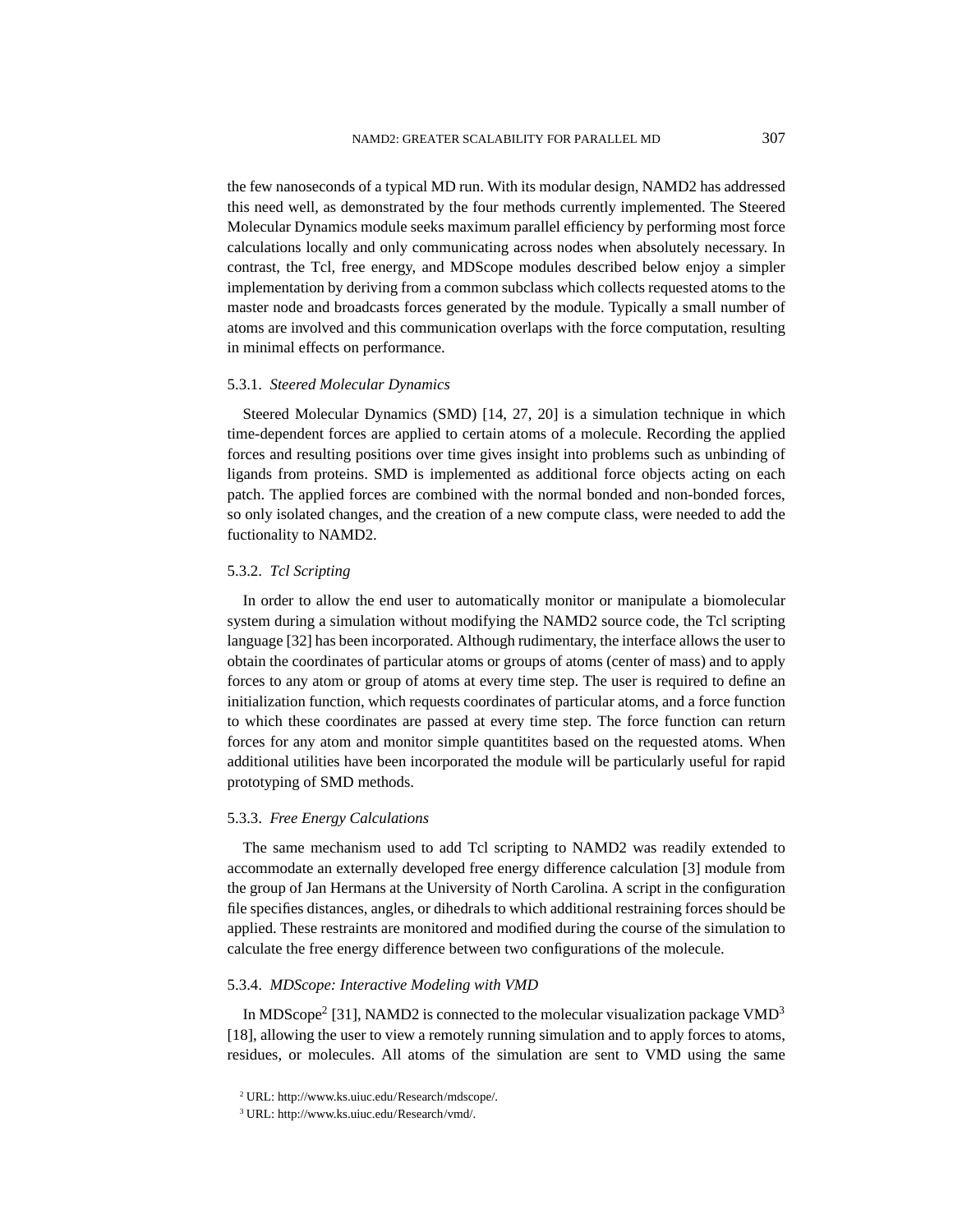coordinate collection methods used for trajectory output to a file. The forces currently provided by VMD are constant and atom-based, making no use of the ability to calculate forces based on coordinates. However, in future versions of MDScope the user will be able to restrain atoms to movable locations or to each other. Due to network lag, it would be unreasonable to have VMD update these forces at every time step. At this point the force calculation framework developed for free energy calculations and Tcl scripting will pay off in simplified development.

#### **6. INITIAL APPLICATIONS**

In order to demonstrate to the reader that NAMD2 is a useful, production-quality program, we now outline three studies to which it has been applied. The earliest of these was completed during the spring of 1997, while the more recent examples highlight the SMD features of NAMD2.

#### **6.1. High-Density Lipoprotein Disk**

High-density lipoproteins (HDL) circulate in the blood of vertebrates, transporting cholesterol from various body tissues to the liver for excretion or recycling. HDL particles are protein–lipid complexes of apolipoprotein A-I (apoA-I), several minor proteins, phospolipids, cholesterol, and cholesterol esters. Reconstituted HDL (rHDL) have provided the best opportunities to experimentally study the structure–function relationships of apoA-I because of their defined compositions and sizes [21]. Nascent rHDL particles consist of a phospolipid bilayer disk surrounded by two apoA-I molecules. The amphipathic helices of apoA-I shield the hydophobic lipid tails, solubilizing the rHDL particle in water.

The structure of rHDL has not been observed experimentally as protein–lipid complexes are extremely difficult to crystallize. Phillips *et al.*<sup>4</sup> have constructed a model of the lipidbinding domain of apoA-I in rHDL particles based on experimental evidence and sequence analysis [34]. The total system, comprising two apolipoproteins, 160 POPC lipids, and 6224 water molecules, 46,522 atoms in all, was tested via simulated annealing using NAMD2 for a total of 250 ps. A larger, periodic simulation of rHDL in water containing 92,224 atoms has also been used as a test case for NAMD2.

#### **6.2. Binding Pathway of Arachidonic Acid in Prostaglandin H<sub>2</sub> Synthase-1**

The enzyme prostaglandin  $H_2$  synthase-1 (PGHS-1) catalyzes the transformation of the essential fatty acid, arachidonic acid (AA), to prostaglandin  $H_2$  [44]. Aspirin, flurbiprofen, and other non-steroidal anti-inflammatory drugs directly target PGHS-1 and inhibit the first step of this transformation by preventing access of AA to its cyclooxygenase active site. Based on the crystal structure of PGHS-1, with flurbiprofen bound at the active site, a model for AA embedded in the enzyme has been suggested, in which AA replaces the inhibitor [35]. Molnar *et al.*<sup>5</sup> seek to eludicate the folding of AA into the narrow binding channel of the cyclooxygenase site and to identify key residues guiding AA binding.

<sup>5</sup> URL: http://www.ks.uiuc.edu/Research/pghs/.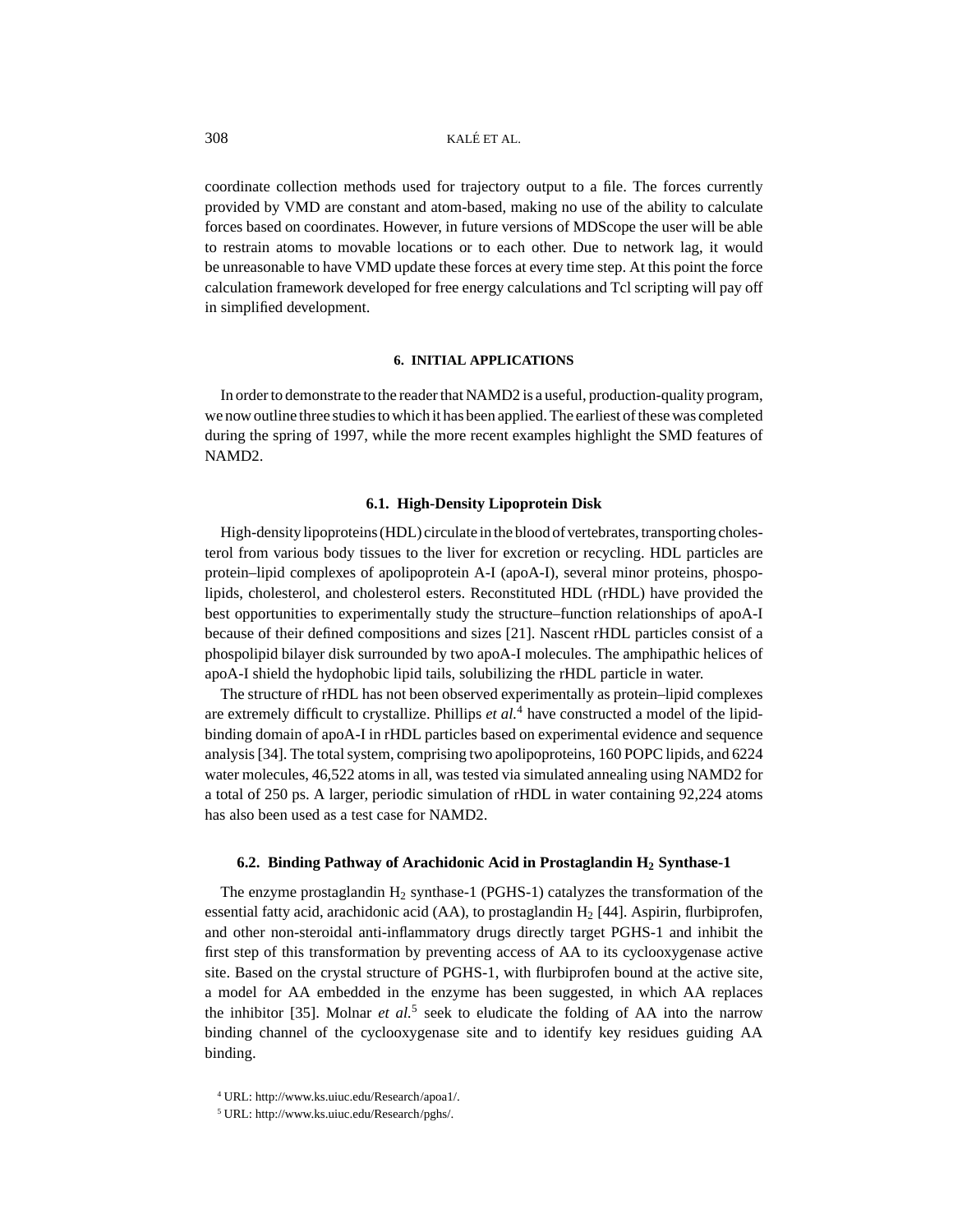Steered molecular dynamics (SMD) calculations of enforced unbinding were carried out with NAMD2 on one monomer of the PGHS-1 homo-dimer, with AA bound in its putative cyclooxygenation site leading to the exit of the ligand from its narrow hydrophobic binding channel. AA contains four rigid *cis* double bonds connected to each other by a pair of conformationally flexible single bonds. The unbinding mechanism can be described as a

## **6.3. Modeling Ligand Binding to Nuclear Hormone Receptors**

series of rotations around these single bonds which leave the "rigid backbone" of the fatty acid formed by the conformationally inflexible *cis* double bonds relatively unaffected.

Retinoic acid (t-RA) is an important regulator of cell growth and differentiation in both the adult and the developing embryo. The effects of t-RA are mediated through the retinoic acid receptor (RAR) that binds all-*trans*-RA (t-RA) but the underlying mechanism is still not known [33]. Kosztin *et al.*<sup>6</sup> study the transition between the bound and unbound forms of the retinoic acid receptor, known from experiment to be accompanied by a conformational change that enables the hormone–receptor complex to bind to specific sequences of DNA and other transcriptional coactivators or repressors. The crystal structure of the ligand binding domain (the receptor domain responsible for recognizing and binding the hormone) of the human retinoic acid receptor hRAR-gamma bound to all-trans retinoic acid [41] is used for simulating different unbinding pathways. Examination of the crystal structure of the hRARgamma bound to t-RA suggests three entry/exit points for the hormone that were explored using SMD. In all simulations, the protein–ligand system was surrounded by a water bath, the total number of atoms being 15,000. One atom of the hormone was harmonically restrained ( $K = 10$  kcal/mol  $\AA^2$ ) to a point moving with a constant velocity  $v = 0.032$   $\AA$ /ps in a chosen direction. NAMD2 was used to compute three different trajectories of 750 ps each. The results of our simulations show that it is possible to extract the hormone out of the binding pocket with little or almost no effect on the protein structure if strong enough forces are applied. Along one of the pathways the hormone has to overcome the strong electrostatic forces between its carboxylate group and the charged Lys and Arg residues lining the opening. In the other two cases, before the hormone is completely out of the protein, the carboxylate group of the hormone interacts very strongly with some of the neighboring residues. It may be speculated that those residues are the ones to attract and guide the hormone toward the binding pocket.

#### **7. CONCLUSION**

We have described the design of the parallel molecular dynamics program NAMD2. The program uses a novel combination of spatial and force decomposition to attain both theoretical and practical scalability. It uses an adaptive load balancing scheme to attain high parallel efficiency even while simulating non-periodic systems. It uses a highly modular design with a class hierarchy implemented in C++ that incorporates mechanisms needed in molecular dynamics codes while permitting easy experimentation with algorithmic strategies. Using the message-driven language Charm++ allows adaptive overlap of communication and computation, while using Converse, an interoperability framework, allows NAMD2 to integrate modules written in different parallel paradigms. Performance results obtained on a variety

<sup>6</sup> URL: http://www.ks.uiuc.edu/Research/pro DNA/ster horm rec/.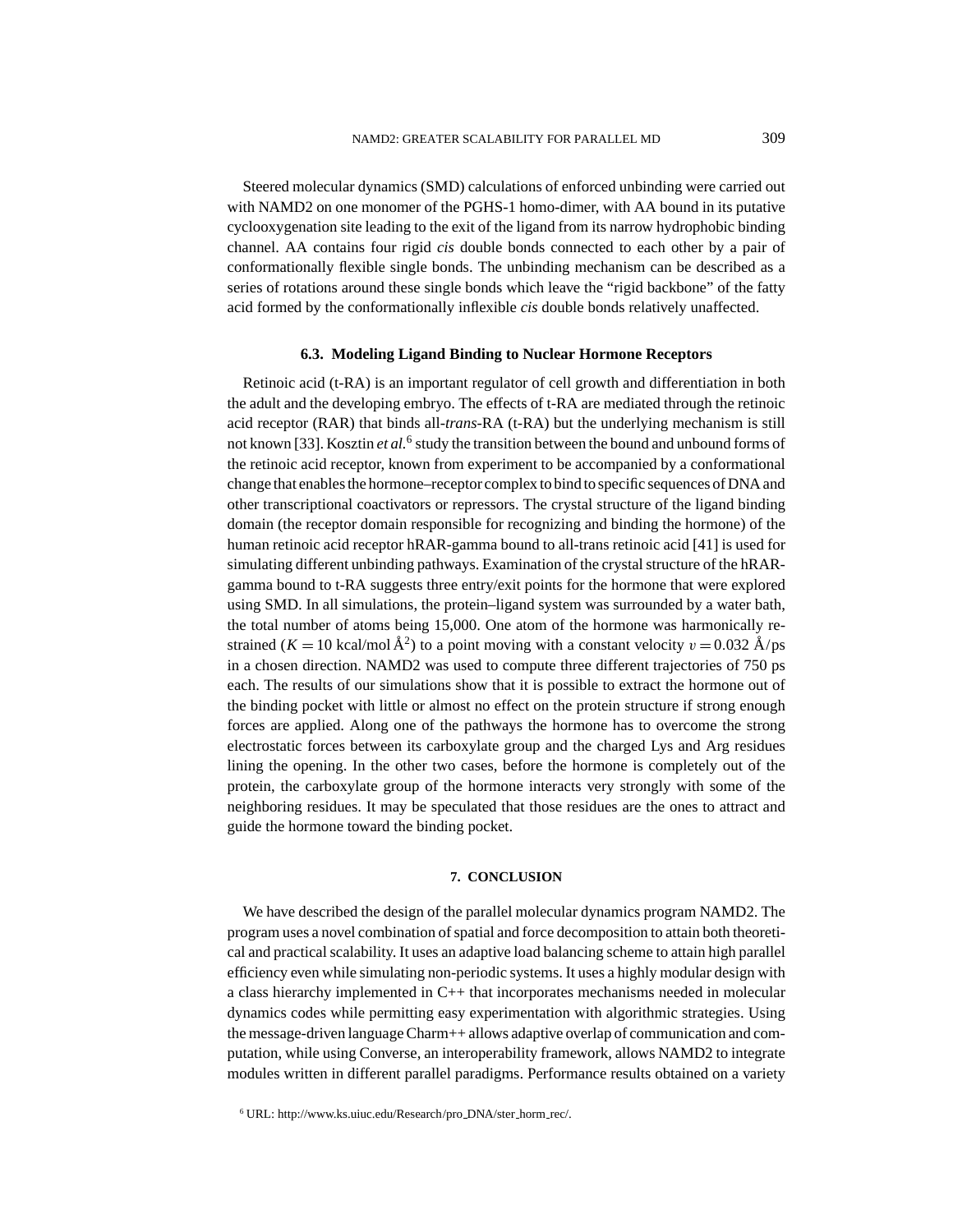of parallel machines were described, which demonstrate the speed and parallel efficiency of NAMD2. Excellent scalability was demonstrated, with a speedup of about 100 on 128 processors of the Origin 2000, and 180 on 220 nodes of the ASCI Red machine.

NAMD2 has been used effectively in many scientific studies. Its design makes it relatively easy to add new features, permitting one to experiment with alternate algorithms. Several such extensions made to NAMD2 were discussed, demonstrating the extensibility of the program.

NAMD2 is part of the MDScope framework, which includes visualization and interaction components. Coupling these capabilities with the high parallel efficiency of NAMD2 for current and future parallel machines, we expect MDScope to become a very useful tool for researchers. NAMD2 and the other components of MDScope are available on the web at http://www.ks.uiuc.edu/.

#### **ACKNOWLEDGMENTS**

The primary developers of NAMD2 were J. Phillips, A. Shinozaki, R. Brunner, N. Krawetz, M. Bhandarkar, and A. Gursoy. Jesús Izaguirre and Nick Dietz performed regression testing on NAMD2, showing that it produced correct results by comparison with NAMD 1.5. NAMD development is a service of the National Institutes of Health Resource for Macromolecular Modeling and Bioinformatics under the supervision of principal investigators L.V. Kalé, R. Skeel, and K. Schulten. The steered MD module was contributed by Sergei Izrailev. The free energy module was contributed by David Hurwitz from the group of Jan Hermans at the University of North Carolina. The DPMTA and DPME full electrostatics packages were made available by the group of John Board at Duke University. Joshua Yelon tested object-based load balancing on the ASCI Red machine. The developers thank Dorina Kosztin, Sergei Izrailev, and Ferenc Molnar for their early adoption of NAMD2, their patience during the development process, and their contributions to the Initial Applications section of the paper. The work was supported by the National Institutes of Health (under Grant NIH PHS 5 P41 RR05969-04) and the National Science Foundation (under Grants NSF/GCAG BIR 93-18159 and NSF BIR 94-23827 EQ). J.C.P. was supported by a Computational Science Graduate Fellowship from the United States Department of Energy.

#### **REFERENCES**

- 1. H. C. Andersen, Rattle: A "velocity" version of the shake algorithm for molecular dynamics calculations, *J. Comput. Phys.* **52**, 24 (1983).
- 2. J. Barnes and P. Hut, A hierarchical O(*N* log *N*) force-calculation algorithm, *Nature* **324**, 446 (1986).
- 3. D. L. Beveridge and F. M. DiCapua, Free energy via molecular simulation: Applications to chemical and biological systems, *Annu. Rev. Biophys. Biophys. Chem.* **18**, 431 (1989).
- 4. T. C. Bishop, R. D. Skeel, and K. Schulten, Difficulties with multiple time stepping and the fast multipole algorithm in molecular dynamics, *J. Comput. Chem.* **18**, 1785 (1997).
- 5. B. R. Brooks and M. Hodoscek, Parallelization of CHARMM for MIMD machines, *Chemical Design Automation News* (July 1992), p. 16.
- 6. D. Brown, H. Minoux, and B. Maigret, A domain decomposition parallel processing algorithm for molecular dynamics simulations of systems of arbitrary connectivity, *Comput. Phys. Commun.* **103**, 170 (1997).
- 7. D. Brown, J. H. R. Clarke, M. Okuda, and T. Yamazaki, A domain decomposition parallel processing algorithm for molecular dynamics simulations of polymers, *Comput. Phys. Commun.* **83**, 1 (1994).
- 8. T. W. Clark, R. v. Hanxleden, J. A. McCammon, and L. R. Scott, Parallelizing molecular dynamics using spatial decomposition, in *Proceedings, Scalable High-Performance Computing Conference* (IEEE Comput. Soc. Press, Los Alamitos, Calif., 1994), pp. 95–102.
- 9. T. A. Darden, D. M. York, and L. G. Pedersen, Particle mesh Ewald. An *N* · log(*N*) method for Ewald sums in large systems, *J. Chem. Phys.* **98**, 10089 (1993).
- 10. K. Esselink and P. A. J. Hilbers, Efficient parallel implementation of molecular dynamics on a toroidal network. II. Multi-particle potentials, *J. Comput. Phys.* **106**, 108 (1993).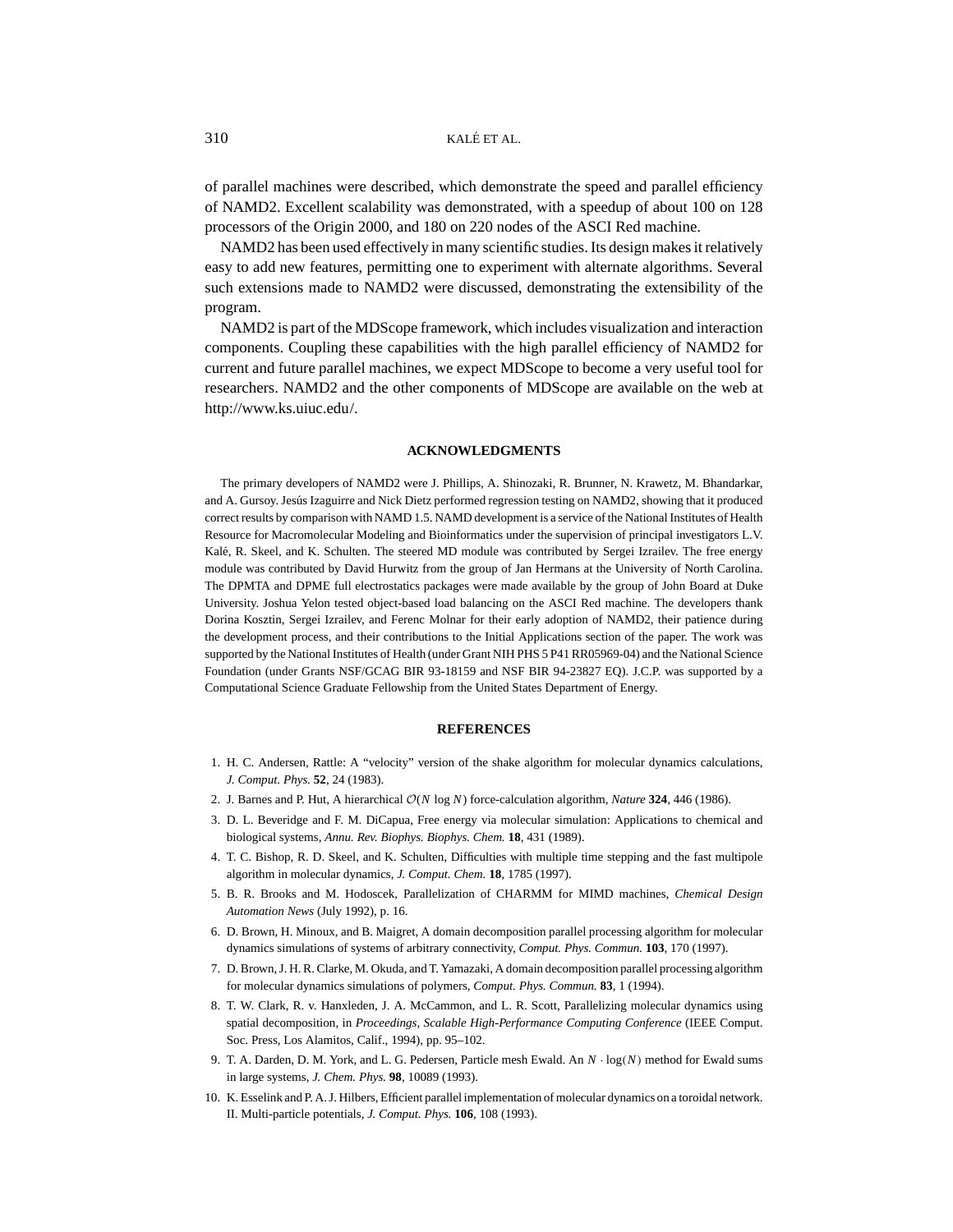- 11. U. Essmann, L. Perera, M. L. Berkowitz, T. Darden, H. Lee, and L. G. Pedersen, A smooth particle mesh Ewald method, *J. Chem. Phys.* **103**(19), 8577 (1995).
- 12. A. Grama, A. Gupta, and V. Kumar, Isoefficiency: Measuring the scalability of parallel algorithms and architectures, *IEEE Parallel & Distrib. Technol.* **1**(3) (August 1993).
- 13. L. Greengard and V. Rokhlin, A fast algorithm for particle simulation, *J. Comput. Phys.* **73**, 325 (1987).
- 14. H. Grubm¨uller, B. Heymann, and P. Tavan, Ligand binding and molecular mechanics calculation of the streptavidin–biotin rupture force, *Science* **271**, 997 (1996).
- 15. J. L. Gustafson, Reevaluating Amdahl's law, *Comm. ACM* **31**(5), 532 (1988).
- 16. H. Heller, H. Grubmüller, and P. Tavan, Famusamm: A new algorithm for rapid evaluation of electrostatic interaction in molecular dynamics simulations, *J. Comput. Chem.* **18**, 1729 (1997).
- 17. R. W Hockney and J. W. Eastwood, *Computer Simulation Using Particles* (McGraw–Hill, New York, 1981).
- 18. W. F. Humphrey, A. Dalke, and K. Schulten, VMD—Visual molecular dynamics, *J. Mol. Graphics* **14**, 33 (1996).
- 19. Y.-S. Hwang, R. Das, J. H. Saltz, M. Hodoscek, and B. R. Brooks, Parallelizing molecular dynamics programs for distributed memory machines, *IEEE Comput. Sci. & Eng.* **2**(2), 18 (Summer 1995).
- 20. S. Izrailev, S. Stepaniants, B. Isralewitz, D. Kosztin, H. Lu, F. Molnar, W. Wriggers, and K. Schulten, Steered molecular dynamics, in *Computational Molecular Dynamics: Challenges, Methods, Ideas*, edited by P. Deuflhard, J. Hermans, B. Leimkuhler, A. E. Mark, S. Reich, and R. D. Skeel, Lecture Notes in Computational Science and Engineering (Springer-Verlag, Berlin, 1998), Vol. 4, pp. 36–62.
- 21. A. Jonas, Reconstitution of high-density lipoproteins, *Methods Enzymol.* **128**, 553 (1986).
- 22. L. V. Katé and M. Bhandarkar, Structured dagger: A coordination language for message-driven programming, in *Proceedings, Second International Euro-Par Conference*, Lecture Notes in Computer Science (Springer-Verlag, Berlin/New York, 1996), Vols. 1123–1124, pp. 646–653.
- 23. L. V. Kalé, M. Bhandarkar, N. Jagathesan, S. Krishnan, and J. Yelon, Converse: An interoperable framework for parallel programming, in *Proceedings, 10th International Parallel Processing Symposium, Honolulu, Hawaii, April 1996*, pp. 212–217.
- 24. L. V. Kalé and S. Krishnan, Charm++: A portable concurrent object oriented system based on C++, in *Proceedings, Conference on Object Oriented Programming Systems, Languages and Applications, September 1993.*
- 25. L. V. Kal´e and S. Krishnan, Charm++, in *Parallel Programming in C++*, edited by Gregory V. Wilson and Paul Lu (MIT Press, Cambridge, 1996), pp. 175–213.
- 26. R. Brunner, L. V. Kalé, M. Bhandarkar, and J. Yelon, Multiparadigm, multilingual interoperability: Experience with converse, in *Proceedings, 2nd Workshop on Runtime Systems for Parallel Programming (RTSPP), Orlando, Florida*, Lecture Notes in Computer Science (Springer-Verlag, Berlin/New York, 1998).
- 27. H. Lu, B. Isralewitz, A. Krammer, V. Vogel, and K. Schulten, Unfolding of titin immunoglobulin domains by steered molecular dynamics simulation, *Biophys. J.* **75**, 662 (1998).
- 28. B. A. Luty, M. E. Davis, I. G. Tironi, and W. F. van Gunsteren, A comparison of particle–particle, particle–mesh and Ewald methods for calculating electrostatic interactions in periodic molecular systems, *Mol. Simul.* **14**(1), 11 (1994).
- 29. M. Nelson, W. Humphrey, A. Gursoy, A. Dalke, L. Kalé, R. D. Skeel, and K. Schulten, NAMD—A parallel, object-oriented molecular dynamics program, *J. Supercomput. Appl.* **10**, 251 (1996).
- 30. M. Nelson, W. Humphrey, A. Gursoy, A. Dalke, L. Kal´e, R. Skeel, K. Schulten, and R. Kufrin, MDScope—A visual computing environment for structural biology, *Comput. Phys. Commun.* **91**(1–3), 111 (1995).
- 31. M. Nelson, W. Humphrey, A. Gursoy, A. Dalke, L. Kal´e, R. Skeel, K. Schulten, and R. Kufrin, MDScope—A visual computing environment for structural biology, in *Computational Mechanics 95*, edited by S. N. Atluri, G. Yagawa, and T. A. Cruse (Springer-Verlag, Berlin/New York, 1995), Vol. 1, pp. 476–481.
- 32. J. Ousterhout, *Tcl and the Tk Toolkit* (Addison–Wesley, Reading, MA, 1994).
- 33. M. G. Parker (Ed.), *Nuclear Hormone Receptors* (Academic Press, San Diego, 1991).
- 34. J. C. Phillips, W. Wriggers, Z. Li, A. Jonas, and K. Schulten, Predicting the structure of apolipoprotein A-I in reconstituted high density lipoprotein disks, *Biophys. J.* **73**, 2337 (1997).
- 35. D. Picot, P. J. Loll, and Mi. Garavito, The X-ray crystal structure of the membrane protein prostaglandin H<sub>2</sub> synthase-1, *Nature* **367**(20), 243 (1994).